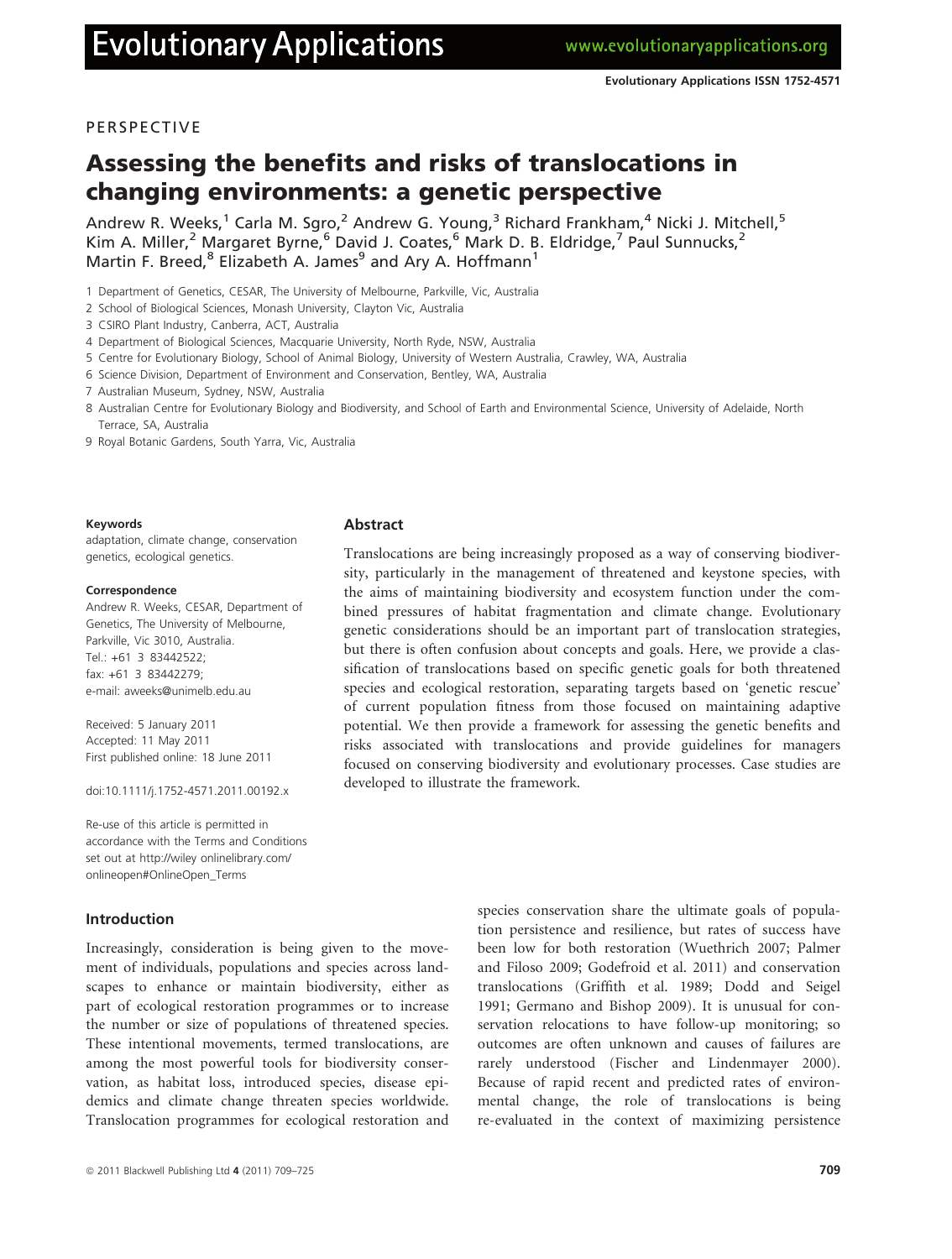and resilience for both rare and restricted species, and common species.

Although conservation scientists and managers consider translocation a primary tool for management, controversy remains over how the goals for translocations should be prioritized and measured, and how success can best be achieved. For example, the often stated aims of ecological restoration (including biodiversity corridors or 'biolinks') are as follows: (i) increased species diversity and structure, (ii) presence of indigenous species, (iii) functionality both within the community and the broader ecological landscape, (iv) an appropriate physical environment, (v) reduction or elimination of threats and (vi) persistence and resilience to environment stresses (SER 2004; Ruiz-Jaén and Aide 2005; Damschen et al. 2006). In contrast, the aims of conservation translocations are usually to create or maintain viable populations of a single, focal species, with measures of success based on abundance (establishment, fecundity and population size), extent (dispersal, number of populations), resilience (genetic variation, resistance to perturbation) and persistence (Pavlik 1996; Vallee et al. 2004). Achieving the common goals of resilience and persistence of translocated populations will depend upon a suite of factors including species' physiology, ecology, genetic diversity, plasticity, local adaptation and population and community dynamics (Dodd and Seigel 1991; Armstrong and Seddon 2008).

Here, we discuss translocations in the light of their genetic implications and outline the evolutionary benefits and risks for these different types of translocations. We suggest that perceived, but generally unsubstantiated, risks place too much constraint on current management options, commonly leading to inaction. Instead, we advocate that more attention should be given to the strategic mixing of populations as a practical and cost-effective method of establishing viable populations that are capable of persisting in the face of environmental change. We provide a simple risk-assessment framework for managers that can be used to determine courses of action in restoration and conservation to maximize genetic potential, even in the face of limited information. We then apply this risk-assessment framework to several case studies, highlighting the approach for managers.

## A genetic view of translocations

Translocation is defined by the International Union for Conservation of Nature (IUCN) as 'the movement of living organisms from one area with free release in another' (IUCN 1987). The IUCN recognizes three different types of translocations; augmentation (movement of individuals into a population of conspecifics), introduction (movement of an organism outside its historical range) and re-introduction (movement of an organism into a part of its

native/historical range from which it has disappeared) (IUCN 1987). From a genetic perspective, however, translocations are defined by the underlying goal of the translocation. For instance, augmentation can be used in threatened species programmes to increase population size to avoid the stochastic loss of a small population, but from a genetic viewpoint, it can alleviate detrimental genetic effects that arise in small fragmented populations such as genetic load, inbreeding depression and reduced genetic variation (Hedrick 1995; Westemeier et al. 1998; Vila et al. 2003; Pickup and Young 2008; Hedrick and Fredrickson 2010). The target of the genetic translocation in this case is to improve reproductive fitness (which includes both survival and fertility components) leading to genetic rescue, and/or increase genetic variation leading to genetic restoration (see Table 1). Genetic rescue occurs when the introduction of new genes into a small population counters the expression of deleterious genes (genetic load), while genetic restoration is essentially focussed on increasing levels of genetic variation and adaptive potential.

While translocations are well defined by the IUCN, the genetic implications are less clear. In Table 1, we outline five different types of genetic translocations based on the intended outcome. Most of these have been described in some form elsewhere (Hedrick 1995; Broadhurst et al. 2008; Hedrick and Fredrickson 2010), although we introduce some new concepts (e.g. genetic capture). Importantly, we also define secondary actions that are often implied, but not specifically mentioned when these genetic translocations have been discussed previously. These different types of genetic translocations all share the goal of increasing/maintaining genetic variation and reducing genetic load and differ only in whether they specifically target adaptive potential and/or environmental change (e.g. introduction translocation). Genetic capture, genetic rescue and genetic restoration are generally applicable to threatened species and aimed at the short/medium term. Genetic adaptation is aimed at species used in restoration, which often includes a range of keystone and common species, or species likely to be impacted by environmental change, with long-term persistence the ultimate goal.

We introduce genetic capture, because it is applicable to endangered and critically endangered species where source individuals or seed are scarce or where captive breeding programmes are initiated or a seed orchard is established. Often, genetic factors are ignored in these situations, but we argue that they are critical for success. By translocating 20–50 individuals or seed (either to captivity/seed orchard or the wild), the aim is to capture >95% of the standing genetic variation within the source population (or populations of a species, particularly if there is a high level of clonality or inbreeding), if we assume an equal contribution to the next generation by each of these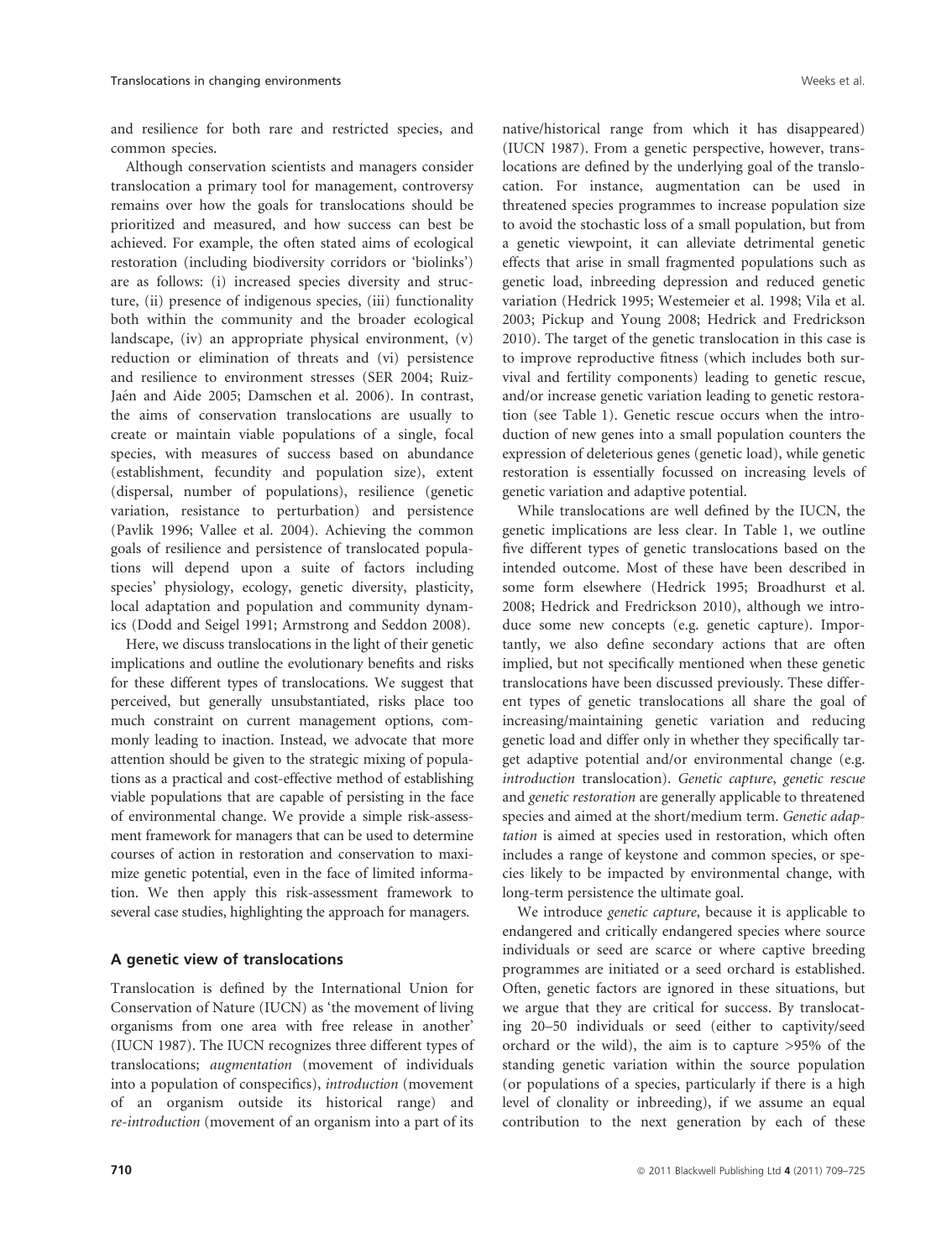|                                                  | Table 1. Types of genetic translocation for conservation                       | and restoration.                                                                                                                              |                                                                                                     |                                                                                         |                                                                                                        |                                       |                                                                                                                            |
|--------------------------------------------------|--------------------------------------------------------------------------------|-----------------------------------------------------------------------------------------------------------------------------------------------|-----------------------------------------------------------------------------------------------------|-----------------------------------------------------------------------------------------|--------------------------------------------------------------------------------------------------------|---------------------------------------|----------------------------------------------------------------------------------------------------------------------------|
| Translocation Type                               | Introduction/Augmentation<br>Primary action:                                   | Outcome                                                                                                                                       | Secondary action:<br>Population size/<br>gene flow                                                  | Outcome                                                                                 | When applicable                                                                                        | evolutionary<br>potential<br>Increase | categories<br>applicable<br>NOCK                                                                                           |
| Genetic capture                                  | 20-50 breeding<br>individuals                                                  | Capture >95% genetic<br>source population<br>variation from                                                                                   | Increase $N_e$ to $> 1000$<br>within a few<br>generations                                           | Retain >90% genetic<br>source population<br>variation from                              | colony; translocation<br>to new environment<br>Captive breeding                                        | Short term                            | endangered;<br>Endangered<br>Critically                                                                                    |
| Genetic rescue                                   | recipient population<br>20% source into                                        | Increase genetic variation<br>Keep locally adapted<br>Reduce genetic load,<br>Reduce inbreeding<br>genetic isolation<br>depression<br>alleles |                                                                                                     |                                                                                         | of genetic variation<br>Population suffering<br>depression/genetic<br>load; drastic loss<br>inbreeding | Short term                            | Endangered;<br>Vulnerable                                                                                                  |
| Genetic restoration                              | recipient population<br>20% source into                                        | Reduce genetic load,<br>genetic isolation                                                                                                     | Continued gene flow<br>at approximately                                                             | Increase genetic<br>variation                                                           | Population suffering<br>inbreeding                                                                     | medium term<br>Short to               | Endangered;<br>Vulnerable;                                                                                                 |
|                                                  |                                                                                | Increase genetic variation<br>Keep locally adapted<br>Reduce inbreeding<br>depression<br>alleles                                              | OMPG into recipient<br>population                                                                   |                                                                                         | of genetic variation<br>depression/genetic<br>load; drastic loss                                       |                                       | Near threatened                                                                                                            |
| Genetic adaptation<br>population)*<br>(recipient | recipient population,<br>One or more source<br>populations into<br>20% overall | Increase genetic variation<br>Introduce new alleles for<br>and adaptive potential<br>environmental change<br>traits important for             | OMPG into recipient<br>Continued gene flow<br>at approximately<br>population;<br>$N_{\rm e} > 1000$ | long-term evolution<br>$N_e$ is maximized for                                           | Reconnection of<br>translocations<br>environments<br>populations;<br>fragmented<br>to new              | Long term                             | threatened; Least<br>concern but likely<br>Vulnerable; Near<br>changes in near<br>environmental<br>to experience<br>future |
| (new environment)*<br>Genetic adaptation         | new environment<br>Introduction into                                           | variability that increases<br>adaptation to new and<br>future environment<br>Generate genetic                                                 |                                                                                                     | Genetic variation is<br>(e.g. composite<br>for adaptation<br>provenancing)<br>maximized | populations outside<br>historical range<br>Establishing                                                | Long term                             | change, keystone<br>environmental<br>-east concern<br>but likely to<br>experience<br>restoration<br>species for            |

\*There are no signs of inbreeding depression in recipient population.<br>N<sub>e</sub>, effective population size; OMPG, one migrant per generation; IUCN, International Union for Conservation of Nature. Ne, effective population size; OMPG, one migrant per generation; IUCN, International Union for Conservation of Nature. \*There are no signs of inbreeding depression in recipient population.

ª 2011 Blackwell Publishing Ltd 4 (2011) 709–725 711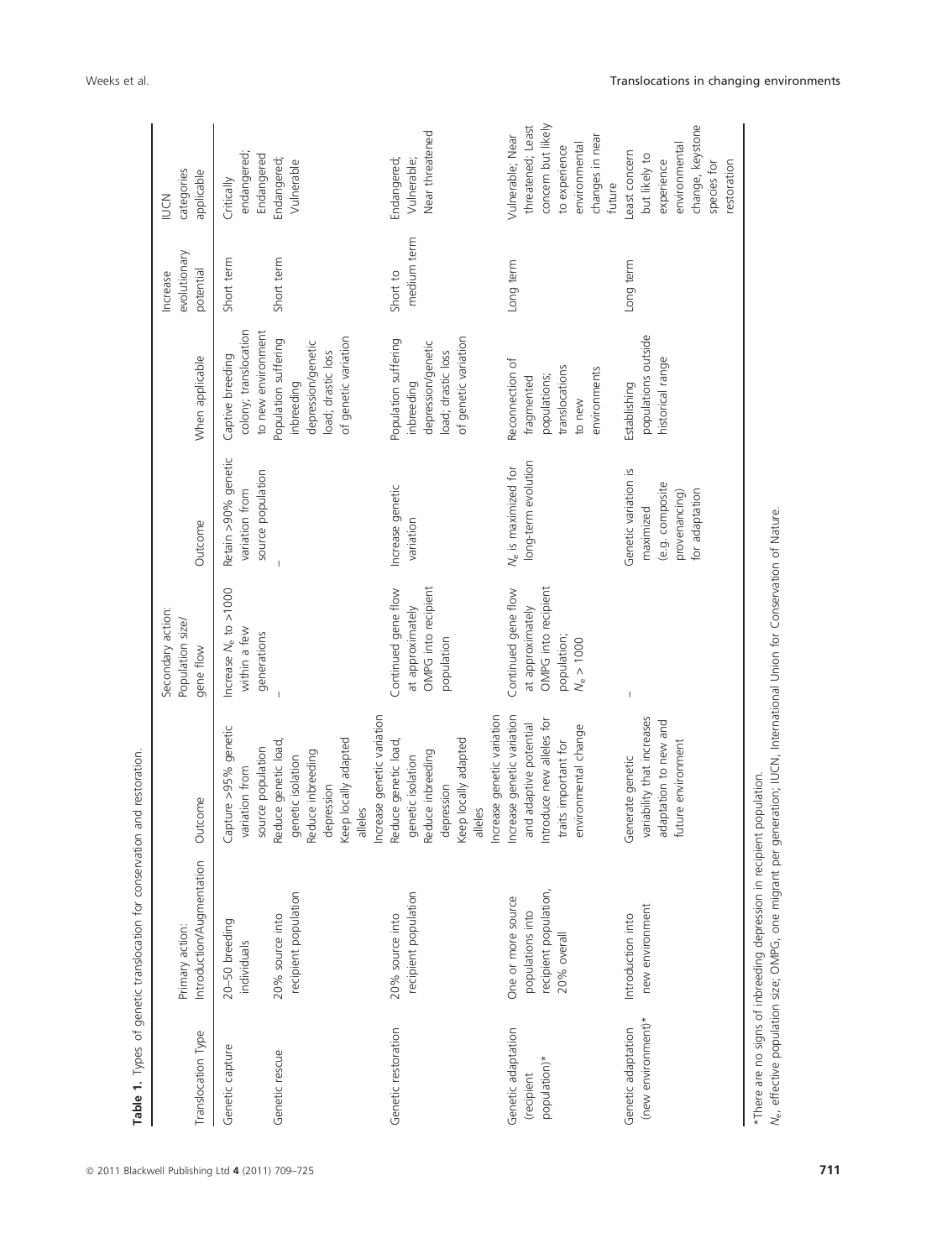individuals or seeds. Ideally, this new population should reach an effective population size of approximately 1000 individuals within several generations of the translocation by rapid expansion or continued introductions, as genetic variation is lost at the rate of  $1/2N_e$  per generation  $(N_e$ being the effective population size; allelic neutrality is assumed). In some situations (e.g. endangered mammals), continued introductions are likely to be the only way to negate or limit the effects of small population size.

Generally, with any genetic translocation, longer-term success will depend on how quickly the effective population size can be increased to >1000 individuals, which is considered an approximate threshold minimum for maintaining adequate adaptive potential and evolvability in the face of environmental change (Willi et al. 2006). While some species can persist with small effective population sizes, their long-term success is likely to be compromised. If the effective population size cannot be increased beyond 1000 within several generations after the translocation event, then gene flow from the source to the recipient population is recommended with a minimum of one migrant per generation (OMPG; Franklin 1980; Frankel and Soule 1981; Allendorf 1983; Mills and Allendorf 1996). The source population in this case should have an effective population that exceeds 1000 individuals (or connected by gene flow to other subpopulations that exceed a total effective population size of 1000). The OMPG concept has been modelled and shown to obviate the effects of small population size (build up of deleterious alleles/genetic load and inbreeding depression, but see Mills and Allendorf 1996; Vucetich and Waite 2000), without swamping any adaptive alleles that are unique to the recipient population (Hedrick 1995). As long as one migrant is interpreted as one genetically effective migrant, OMPG is apparently quite robust to violations of its many simplifying assumptions (Wang 2004).

Hedrick (1995) has shown that augmentation translocations into recipient populations should not exceed a level of 20% gene flow from the source population(s) to reduce the detrimental genetic load (and inbreeding depression if present) of the recipient population without losing uniquely adapted alleles in the recipient population. Similarly, when planning for future environmental change (see below), genetic adaptation translocations should also not exceed 20% gene flow from the source population(s) to avoid the loss of locally adapted alleles from the recipient population(s).

## Augmentation for genetic rescue and genetic restoration

#### Rescuing threatened populations

A 20% level of gene flow is recommended for the genetic rescue of populations (Hedrick 1995). For restoration, ongoing gene flow is recommended at the rate of at least OMPG (Hedrick 1995; Mills and Allendorf 1996), although this may be considerably higher with fluctuating population size (Mills and Allendorf 1996; Vucetich and Waite 2000). The translocation of several individuals per generation (rather than an initial 20% level of gene flow) is likely to be enough to reduce the detrimental consequences of inbreeding, while minimizing the risks of outbreeding depression (Box 1) (Hedrick 1995; Lopez et al. 2009; Hedrick and Fredrickson 2010). This may be the only available option for some endangered species where populations are small and cannot be increased above 1000 individuals. The risk of outbreeding depression, however, should be carefully weighed against the substantial risk that ongoing loss of genetic diversity and inbreeding poses to the long-term persistence of populations (Edmands 2007; Lopez et al. 2009; Frankham et al. 2011), a point we discuss further below.

Although there is clear empirical evidence that mixed populations can have high vigour (e.g. Binks 2007), the predominant view among conservation managers is that locally adapted populations are the most appropriate sources for translocations. Unfortunately, this pervasive position has discouraged attempts to mix source populations and as a consequence limited the use of translocations. Their rationale is that locally adapted populations are most likely to establish and persist under similar environmental conditions (although this may not be the case for small threatened populations that are prone to genetic drift and therefore maladaptation; Lopez et al. 2009) that 'genetic pollution' by alien genotypes with a strong competitive ability (Saltonstall 2002) is limited (sensu Potts et al. 2003) and that outbreeding depression is avoided (see Box 1; Hufford and Mazer 2003). This is a conservative view when translocating for genetic rescue and restoration, but nearby (presumably locally adapted) populations do not exist in many cases for threatened species. Similarly, in highly fragmented and degraded landscapes where there are local source populations, they are often small and isolated, with low levels of genetic variation and likely to have increased levels of inbreeding and possibly hybridization (Field et al. 2008).

## Genetic risks: outbreeding depression versus heterosis and avoiding inbreeding depression

Perhaps the greatest perceived risk to performing translocations concerns outbreeding depression (Box 1). However, this risk has most likely been greatly overstated, and there are some clear, predictive risk-factors for strong outbreeding depression (Frankham et al. 2011). The risk of outbreeding depression depends on population size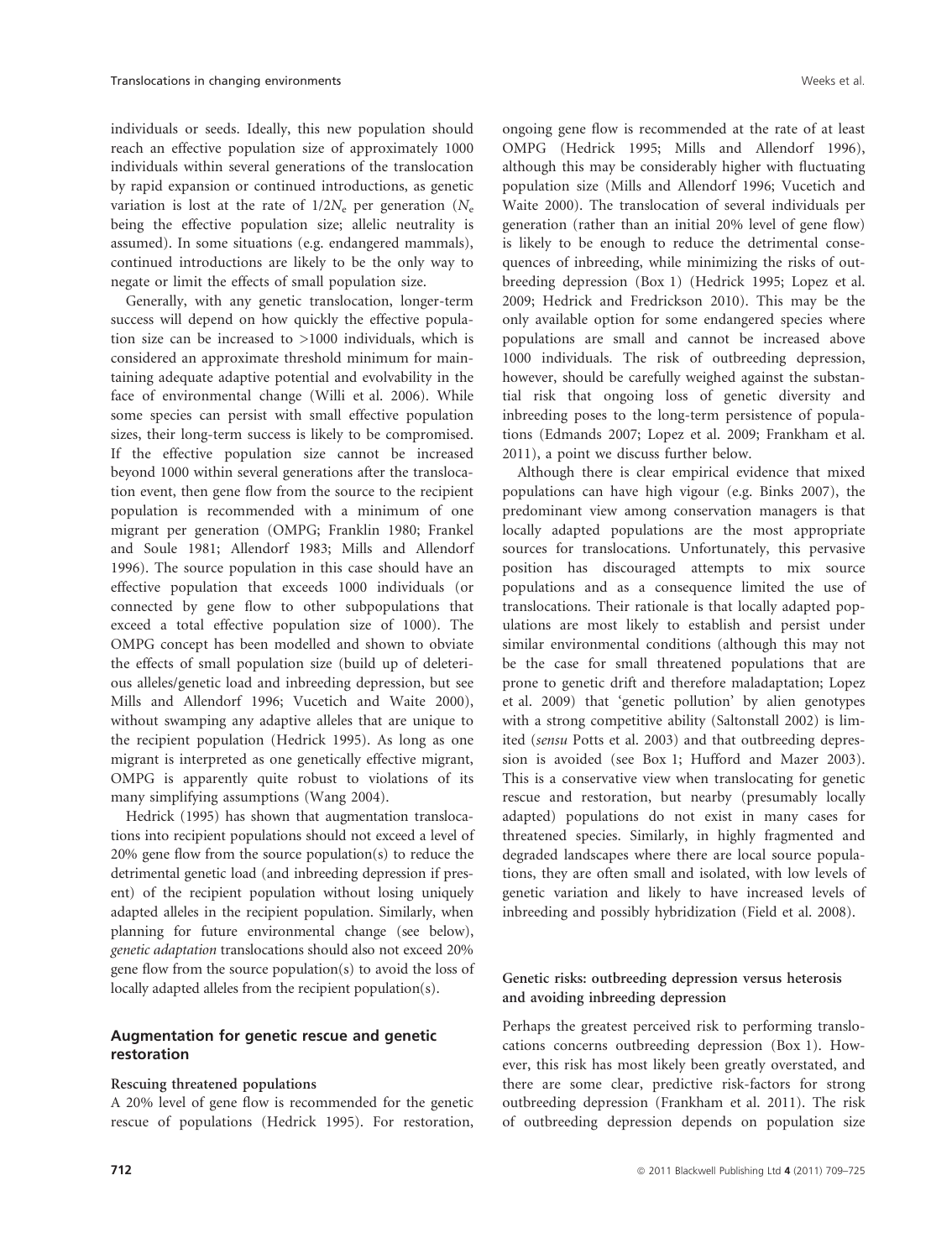and structure, gene flow, breeding system (Box 2), the environments of the source/recipient populations, the degree of adaptive differentiation among source and

## Box 1: Definitions relating to genetic translocations

Adaptive evolution: Genetic change because of natural selection that improves the reproductive fitness of a population in its environment.

Effective population size  $(N_e)$ : The number of individuals that would result in the same loss of genetic diversity, inbreeding or genetic drift among replicate populations if they behaved in the manner of an idealized population.

F1: the offspring produced in the first generation of a cross/mating.

Gene flow: Movement of alleles between populations via migrants or gametes that contribute to the next generation.

Genetic erosion: Loss of genetic diversity in small populations.

Genetic rescue: Improvement in reproductive fitness and increase in genetic diversity because of outcrossing of a population previously suffering low genetic diversity and inbreeding.

Genetic restoration: Restoration of genetic diversity towards former levels in a population.

Genotype  $\times$  environment interaction (GE): Differential performance of the same genotype in different environments.

Heterosis: Hybrid vigour. Superior performance of hybrid genotypes, normally indicating fitness superior to both parental genotypes.

Inbreeding: The production of offspring from mating of individuals related by descent, e.g. self-fertilization, brother  $\times$  sister or cousin matings.

Inbreeding depression: Deleterious change in the mean for a quantitative trait because of inbreeding, especially for reproduction or survival.

Local adaptation: Situations where local population has higher fitness when tested in its own environment than any introduced population.

Outbreeding depression: Reduction in any pre- or postmating aspect of reproductive fitness because of attempted crossing of distinct lines/populations, subspecies or even species).

Reproductive fitness: The number of fertile offspring surviving to reproductive age contributed by an individual in their lifetime. Encompasses mating ability, fertilization capacity, fecundity and survival. Often referred to as fitness.

recipient populations and rates of environmental change that populations are likely to experience. These factors will determine whether populations are likely to suffer substantial outbreeding depression after translocation, and whether population fitness and adaptability will be affected by a loss of genetic diversity, and whether genetic rescue will improve fitness [heterosis; (Box 1)].

The prevailing assumption is that outbreeding depression will always occur when individuals from differently adapted populations are crossed, and that translocations among distinct lineages will therefore be universally deleterious; consequently, genetic translocations are yet to be routinely considered a viable conservation management tool. However, the risk of outbreeding depression has until recently been poorly predicted (see Edmands 2007; McClelland and Naish 2007) and therefore overemphasized in the literature (Frankham et al. 2011) and also by managers. For many species, common-garden or fieldbased experiments involving crosses among populations will assist in assessing the risk of genetic translocations, subsequent outbreeding depression and any fitness recovery (which can be substantial and rapid; Edmands et al. 2005; Erickson and Fenster 2006). Combined with estimates of genetic divergence using neutral genetic markers, this type of information can help decision-making by conservation managers about the feasibility of genetic translocations (Holmes et al. 2008). However, common garden or transplant experiments are not possible for many species of immediate conservation concern, given need for rapid action, and low availability of individuals for experimentation. For these cases, Frankham et al. (2011) have proposed a framework for evaluating the risk of outbreeding depression, based upon questions about taxonomic status, fixed chromosomal differences, historical gene flow, evolutionary relationships, environmental differences between populations and the number of generations in different environments. In many conservation efforts, options for increasing genetic diversity and adaptive potential are often limited (see Burramys parvus example below); these must be judged differently as the loss of genetic diversity and increased genetic load could lead to the rapid extinction of unique populations or species. The risk of outbreeding depression therefore must be weighed against the immediate risk of population decline/ extinction in the absence of translocation.

#### Weighing the risks

Translocations can either have beneficial (heterosis) or deleterious effects on reproductive fitness (outbreeding depression), that can change over time, and both effects can occur simultaneously (Marshall and Spalton 2000).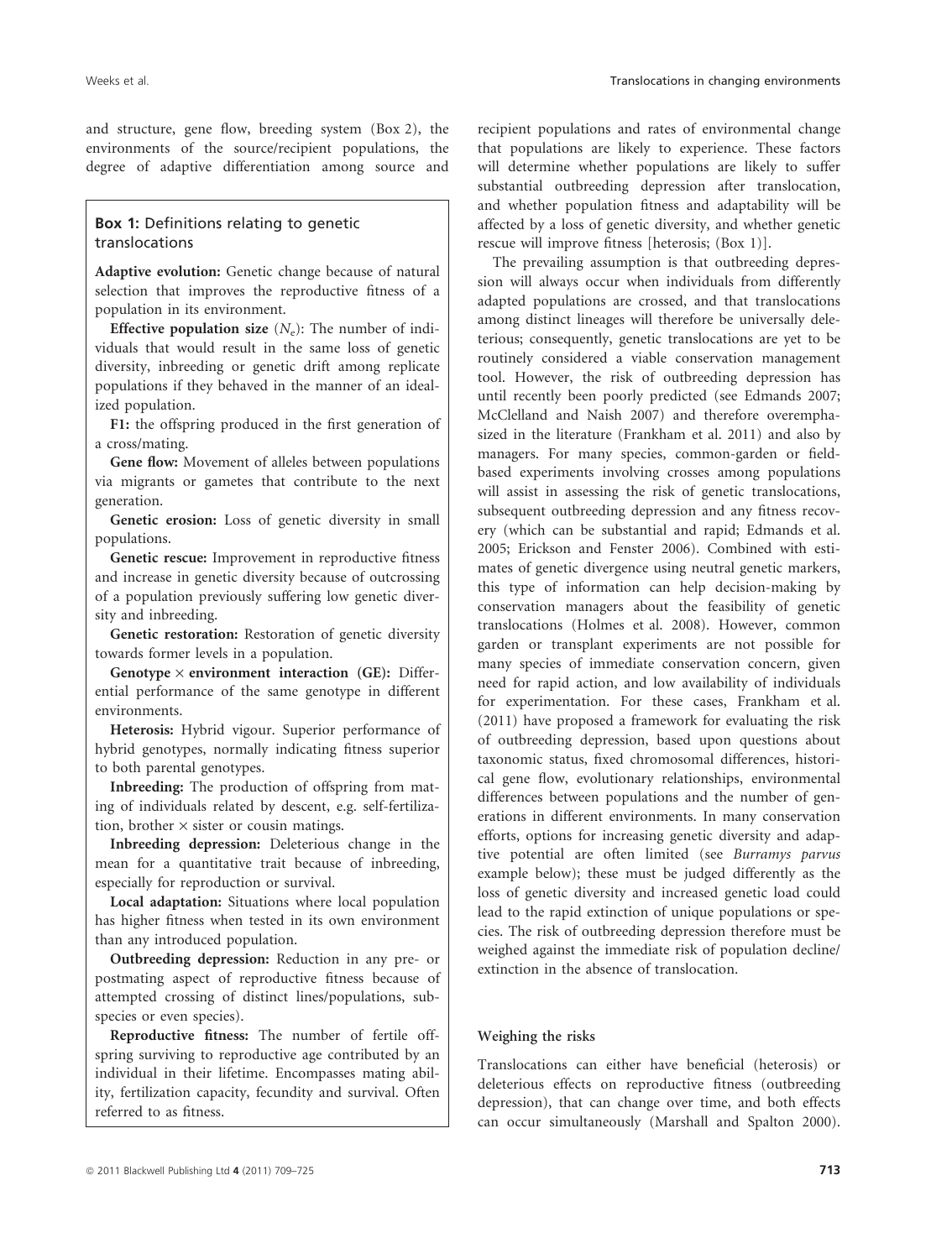# Box 2. Impacts of different breeding systems and their implications for translocations

Asexual Species: Asexual eukaryotic species and populations without genetic diversity have limited potential to show adaptive evolution, as they rely on recent mutations for genetic change. In the absence of sexual reproduction, neither inbreeding nor outbreeding depression can occur, unless there is some sexual reproduction. When considering translocations for asexual species, it is crucial to identify and characterize different clones. For a purely asexual species, the best clones in terms of adaptation to the translocation site would usually be recommended for use.

Selfing Species: Strictly selfing species do not outcross, and so outbreeding depression will not occur. However, most selfing species have at least occasional outcrossing. They typically exhibit less inbreeding depression than outbreeding species (Byers and Waller 1999). When considering translocations, the one or two populations best genetically adapted to the translocation site would generally be recommended for use. A single translocated selfing population would typically have very limited ability to adapt to the translocation site, particularly as selfing species can lack genetic variation, and translocations might benefit from using multiple source populations for maximizing future evolutionary potential.

Self-incompatible species: Self-incompatible species have a higher requirement for gene flow among populations than for other diploids. High levels of gene flow maintain adequate levels of self-incompatibility alleles (see (Young et al. 2000a) and require that multiple populations are used as sources for translocations, or that recipient populations are augmented frequently.

Haplodiploid Species: Haplodiploid species are less sensitive to inbreeding depression than equivalent diploid species, because of purging of deleterious alleles in haploid males (see Peer and Taborsky 2005; Frankham 2010). Haplodiploid species have a higher requirement for gene flow among populations than for diploids. This is required to maintain adequate numbers of alleles at sexdetermining loci (see Zayed and Packer 2005). Inbreeding depression and heterosis are less important concerns for translocations of haplodiploids than diploids, while the risk of outbreeding depression is greater. Further, the need for genetic restoration in haplodiploids is greater than for diploids, to maintain sex allele genetic diversity.

Polyploid Species: We do not expect the recommendations for translocations to differ materially for polyploid versus diploid species. In general, polyploids will be less susceptible to small population size, self incompatibility and limited gene flow than diploids.

For example, crosses between three subspecies of deer mice (Peromyscus spp.) were overwhelmingly beneficial (see Frankham et al. 2011). However, F2 and backcross generations also showed deleterious effects of outcrossing, but these effects were small and restricted to subspecies adapted to different environments. The benefits of crossing populations (F1 and/or F2 compared to parental means) typically increase as the parental populations are more inbred (Fenster and Galloway 2000). Conversely, the risks of outbreeding depression increase when the populations are adapted to different environments (but see Hereford 2009), or when they are characterized by fixed chromosomal differences (Frankham et al. 2011). Neutral locus divergence is a poor predictor of outbreeding depression (McClelland and Naish 2007), but rather shows a positive relationship with F1 mean for quantitative characters (McClelland and Naish 2007), predicting heterosis rather than outbreeding depression.

Even when mixing populations results in outbreeding depression, natural selection acting on enhanced genetic diversity can remove the deleterious fitness effects over time and in some cases yield fused populations with higher fitness than either parent (Carney et al. 2000; Erickson and Fenster 2006). Deleterious effects of outbreeding depression may also be mitigated via a range of management strategies. In cases of revegetation, planting excess seeds/seedlings should allow poorly adapted genotypes to be removed via natural selection (Broadhurst et al. 2008). Backcrossing to parental stocks may also obviate the immediate effects of outbreeding depression.

# Introductions to maintain evolutionary potential under environmental change

## Translocations and environmental change

As well as translocating threatened species for augmentation or re-introduction, there is also interest in using translocations to alleviate threats of detrimental environmental change including climate change (Hunter 2007; McLachlan et al. 2007; Grueber and Jamieson 2008; Hoegh-Guldberg et al. 2008; Menges 2008; Ricciardi and Simberloff 2009; Richardson et al. 2009). This may involve moving species beyond their current range (Hoegh-Guldberg et al. 2008; Ricciardi and Simberloff 2009; Richardson et al. 2009) to future suitable climates (Mueller and Hellmann 2008) or as an option for species at immediate risk of extinction (Hoegh-Guldberg et al. 2008). For these introductions (also termed 'assisted colonization', 'managed relocation' and 'assisted migration') (Seddon 2010), a different set of genetic issues becomes important. Source populations must be 'genetically matched' to recipient sites to ensure that genotypes adapted to local conditions at the recipient site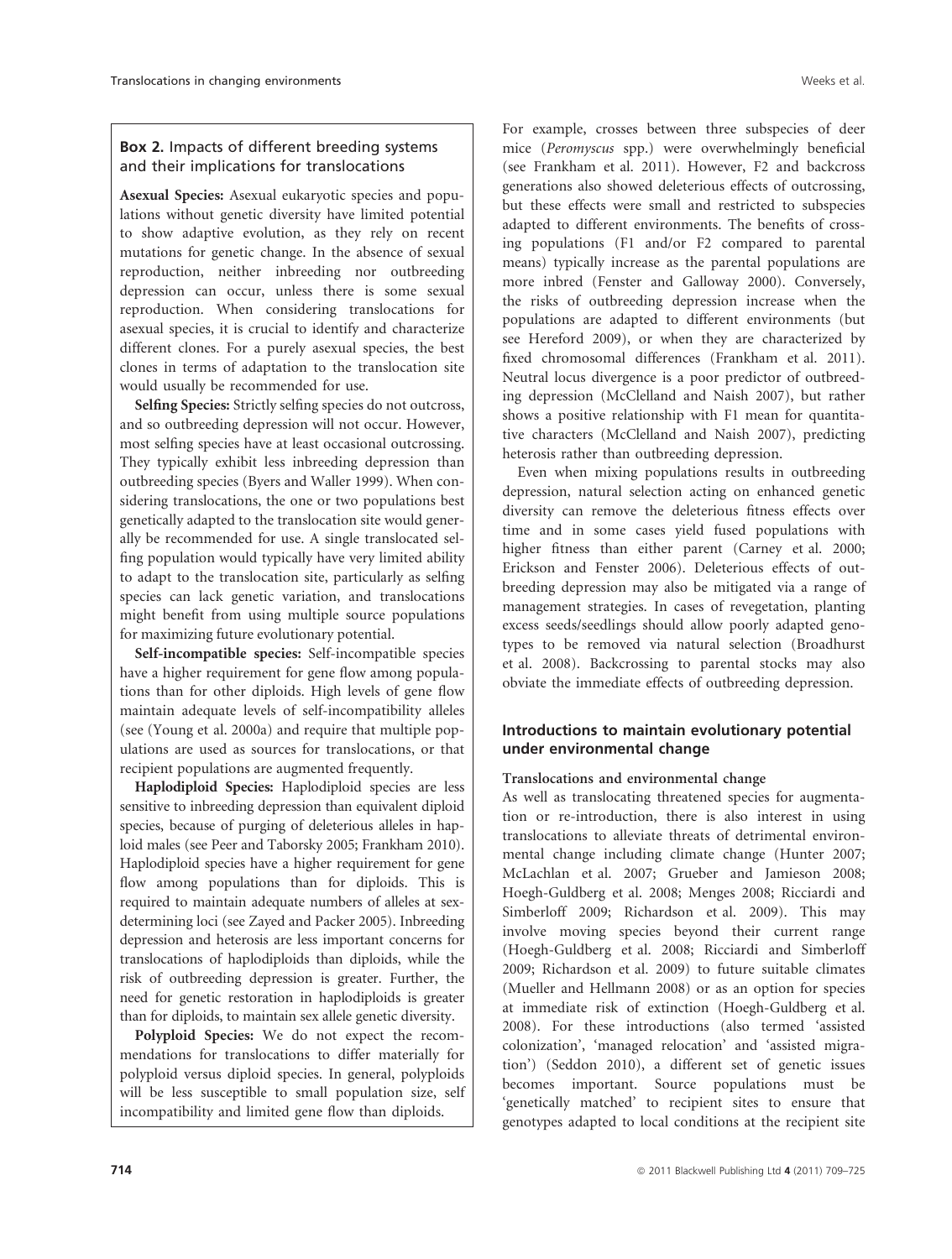| Outcome                        | <b>Risk</b>                                                                                             | Consequence                                                                          | Likelihood                                                                    | Mitigation/Research                                                                                                                                                         |
|--------------------------------|---------------------------------------------------------------------------------------------------------|--------------------------------------------------------------------------------------|-------------------------------------------------------------------------------|-----------------------------------------------------------------------------------------------------------------------------------------------------------------------------|
| <b>Augmentation</b>            |                                                                                                         |                                                                                      |                                                                               |                                                                                                                                                                             |
| Translocation<br><b>OCCUIS</b> | Outbreeding depression                                                                                  | Decreased fitness of<br>offspring from crosses                                       | Variable, depends on past<br>isolation, chromosome<br>incompatibility         | Evaluate in preliminary crosses,<br>compensate through higher<br>numbers; Obtain genetic data<br>(nuclear and mtDNA) and evaluate<br>according to Frankham<br>et al. (2011) |
|                                | Loss of local adaptation                                                                                | Decreased population<br>fitness                                                      | Variable, depends on<br>genotype-environment<br>interactions                  | Use mix of source populations,<br>compensate through higher<br>numbers to allow natural selection<br>Allow/enable backcrossing to<br>recipient population                   |
|                                | Replacement of recipient<br>genetic background                                                          | Loss of uniqueness, local<br>adaptability                                            | Low to medium:<br>depends on donor<br>numbers/fitness                         | Restrict donor numbers to minimize<br>impact if considered a threat                                                                                                         |
|                                | Disease transmission                                                                                    | Spread of disease could<br>have disastrous<br>consequences                           | Low: depends on species                                                       | Ensure only healthy material is<br>translocated; If appropriate,<br>quarantine prior to release                                                                             |
| Translocation<br>abandoned     | Inbreeding and<br>genetic load                                                                          | Loss of genetic diversity,<br>decreased fitness,<br>increased extinction risk        | Medium to high, depends<br>on population size and<br>gene flow                | Increase potential for gene flow;<br>controlled crossing strategy to<br>minimize inbreeding                                                                                 |
|                                | Environmental change in<br>remnant population                                                           | Loss of evolvability,<br>increased extinction risk                                   | Medium to high,<br>particularly given climate<br>change, fragmentation<br>etc | Consider other translocation sites;<br>Consider captive breeding as<br>insurance                                                                                            |
|                                | Demographic stochasticity                                                                               | Loss of evolvability,<br>possibility of extinction                                   | Low to high, depending<br>on population size                                  | Consider other translocation sites;<br>Consider captive breeding as<br>insurance                                                                                            |
| Introduction/reintroduction    |                                                                                                         |                                                                                      |                                                                               |                                                                                                                                                                             |
| Translocation<br><b>OCCUIS</b> | Displacement of species<br>following hybridization,<br>although hybridization<br>can also be beneficial | Loss of local biodiversity,<br>although genetic<br>variance can also<br>be increased | Low, depends on<br>presence of closely<br>related species                     | Assess presence of species from<br>same genus, evaluate past<br>hybridization in target group with<br>molecular markers                                                     |
| Translocation<br>abandoned     | Ecological catastrophe                                                                                  | Sharp decrease in<br>population size<br>or extinction                                | Medium to high,<br>unless species is widely<br>distributed                    | Consider other translocation sites;<br>Consider captive breeding as<br>insurance                                                                                            |

Table 2. Outcomes, risks and consequences associated with different types of translocations.

are translocated. Further, evolutionary genetic potential (or genetic adaptation, see Table 1) must be a primary consideration to ensure that threatened populations can adapt to future environmental changes.

These issues are relevant to more common species as well as threatened species that have been the focus of discussion around augmentation, introduction and re-introductions. Increased rates of species invasions (Walther et al. 2009), rapid rates of environmental change driven by global warming (Croxall et al. 2002) and humanmediated habitat fragmentation and modification have enormous impacts on ecological and evolutionary processes (Parmesan 2006). Therefore, species likely to be threatened in the future include many that are currently common (Gaston 2010). Even when species are not threatened, their role as keystone species in ecological communities may be at risk (Gaston 2010), such as coniferous forests under the threat of bark beetles triggered by warming conditions (Cudmore et al. 2010). In these cases, augmentation and genetic matching may be pivotal to enhancing adaptation to current and future conditions and restoring gene flow across fragmented landscapes (Rice and Emery 2003). Increasing genetic diversity by using a mixture of individuals from several source populations will promote adaptive potential for evolutionary change and enhance the establishment and persistence of the translocated populations (Broadhurst et al. 2008; Sgrò et al. 2011). This approach would also address other critical issues associated with the use of genetically limited stock as sources for translocations, including avoiding the deleterious effects of inbreeding and the possibility of creating 'genetic ghettoes' (Frankel 1974; Moritz 1999).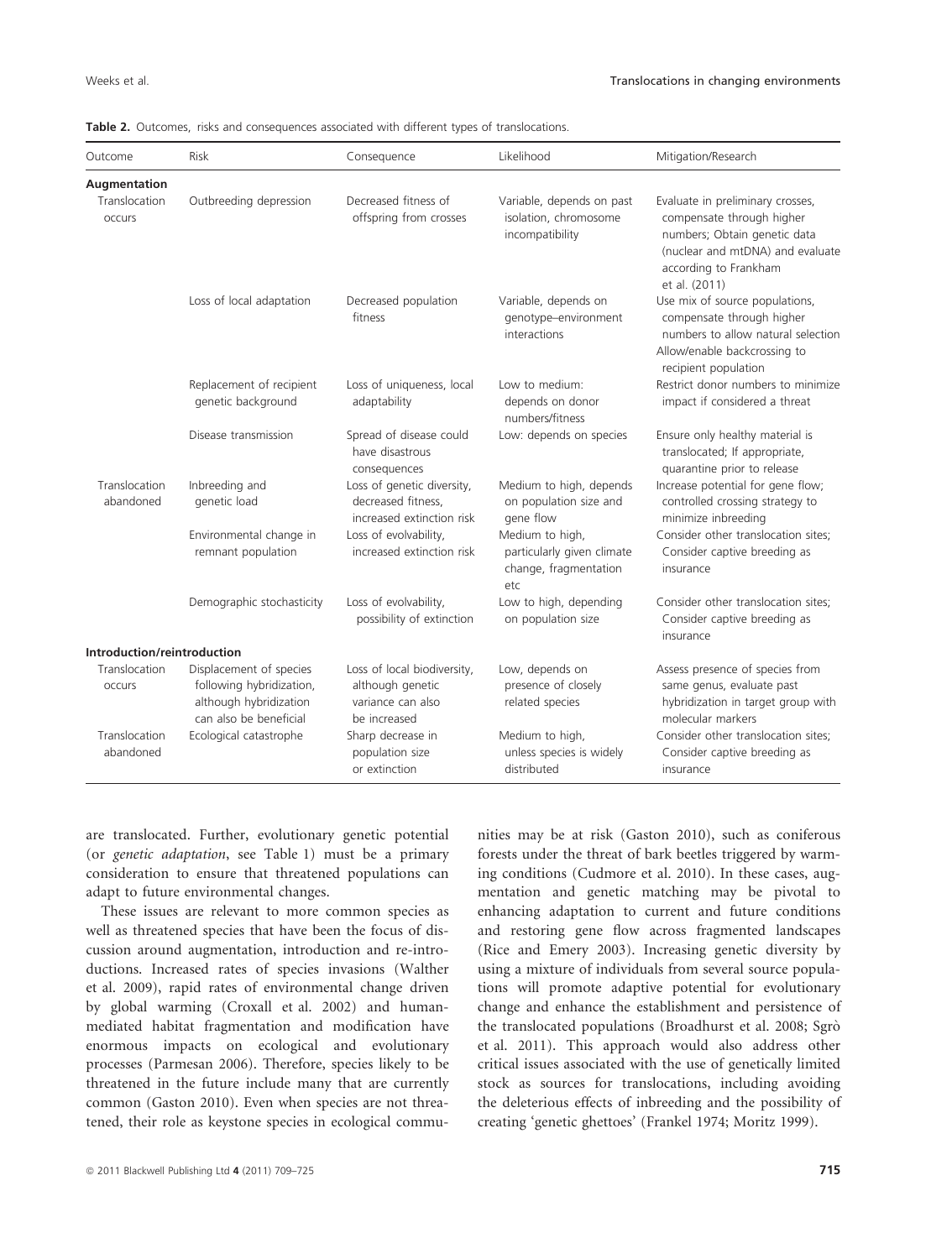When translocations are focussed on increasing the adaptability of populations under environmental change rather than just increasing genetic variation, they depend on generating variation at adaptive genetic loci. These are being rapidly isolated by a variety of techniques (Hoffmann and Willi 2008; Nadeau and Jiggins 2010) including the extent to which putative adaptive markers are differentiated from neutral variation when populations adapted to different conditions are compared (e.g. Hohenlohe et al. 2010; Narum et al. 2010). Genetic differentiation at neutral markers then reflects population processes unrelated to adaptation including patterns of recent gene flow and changes in population size as well as historical connectivity, and a combination of mitochondrial markers as well as microsatellites or other nuclear markers is often used to separate these processes (e.g. Mitrovski et al. 2007; Boissin et al. 2010).

#### Importance of evolutionary potential

Recent studies of contemporary evolution have demonstrated rapid evolution of traits in a number of taxa (Hendry et al. 2008; Gingerich 2009). Thus, evolutionary adaptation is an important way for natural populations to counter stressful conditions arising from recent climate change, rather than relying solely on plasticity or evading these conditions through dispersal. The evidence for rapid evolution in response to climate change in several shortlived species is clear (Umina et al. 2005; Reusch and Wood 2007), suggesting that many organisms have the capacity to respond to climate change within a timeframe of tens of years (Bradshaw and Holzapfel 2008). These responses depend on the presence of genetic variation in populations; in the absence of genetic variation, there is now strong evidence for an increased risk of extinction in wild populations (Spielman et al. 2004).

Population genetic and evolutionary models suggest that effective population sizes need to be in the thousands to obviate the effects of random genetic drift on genetic variation and thereby maintain adequate adaptive potential and evolvability under different types of selection (Lande 1995; Willi et al. 2006). Yet, many species now exist in fragmented landscapes, with restricted gene flow amongst populations. This has resulted in isolated populations that are often well below adequate effective population sizes for maintaining their adaptive potential. The imperative for conservation managers should now be conservation and restoration practises that maintain and increase genetic diversity within species, thereby promoting in situ adaptive processes. Translocations must be targeted at increasing gene flow between isolated populations of a species or populations that are likely to be challenged by future environmental change (see Table 1). The long-term implications of ignoring adaptability when planning translocations will extend well beyond the persistence of species, with potential impacts on biodiversity and ecosystem function (Bailey et al. 2009) and resilience in response to climate extremes (Reusch et al. 2005).

#### Genetic risk: losing local adaptation

The potential for translocations to maximize population adaptability under climate change is increasingly being considered in the context of landscape restoration (Menges 2008; Jones and Monaco 2009); however, the perceived risk of losing local adaptation is a serious impediment to this approach being put into practice. Loss of local adaptation (Box 1) has long been considered a risk to the success of translocations, and the focus has been on using local source populations (or provenances) when making decisions about which germplasm to source for restoration and reintroduction programmes (Callaham 1964; Keller et al. 2000; McKay et al. 2005; O'Brien et al. 2007). Although it is widely assumed that local adaptation will always result in a fitness trade-off between local and nonlocal environments, fitness trade-offs are not ubiquitous and are often weak with no long-term consequences (Hereford 2009). For instance, local adaptation in the pancontinental common reed, Phragmites australis, has not been sufficient to prevent the invasion of local North American populations by a haplotype introduced from Europe (Howard et al. 2008).

Despite this evidence, an emphasis on local provenance prevails. A 'local is best' sourcing practise misses two important points that may impact restoration or reintroduction success in the face of future climatic changes (Sgrò et al. 2011). The first is that there is a risk of encouraging the establishment of populations that do not harbour sufficient genetic variation and evolutionary potential resulting in the selection of inbred or genetically depauperate seed sources (Broadhurst et al. 2008). The second issue is that environmental conditions driving local adaptation can change very rapidly such that the conditions, for example, under which a 100-year-old tree established are likely to be quite different to those existing today. Source material from more distant (geographically and ecologically) populations may often harbour adaptations that more closely match the environment of the focal restoration site today and into the future.

## Weighing the risks: genotype–environment interaction and gene flow

In moving beyond local provenance, the prevalence and strength of genotype–environment (GE) interactions (Box 1) must be considered both in the context of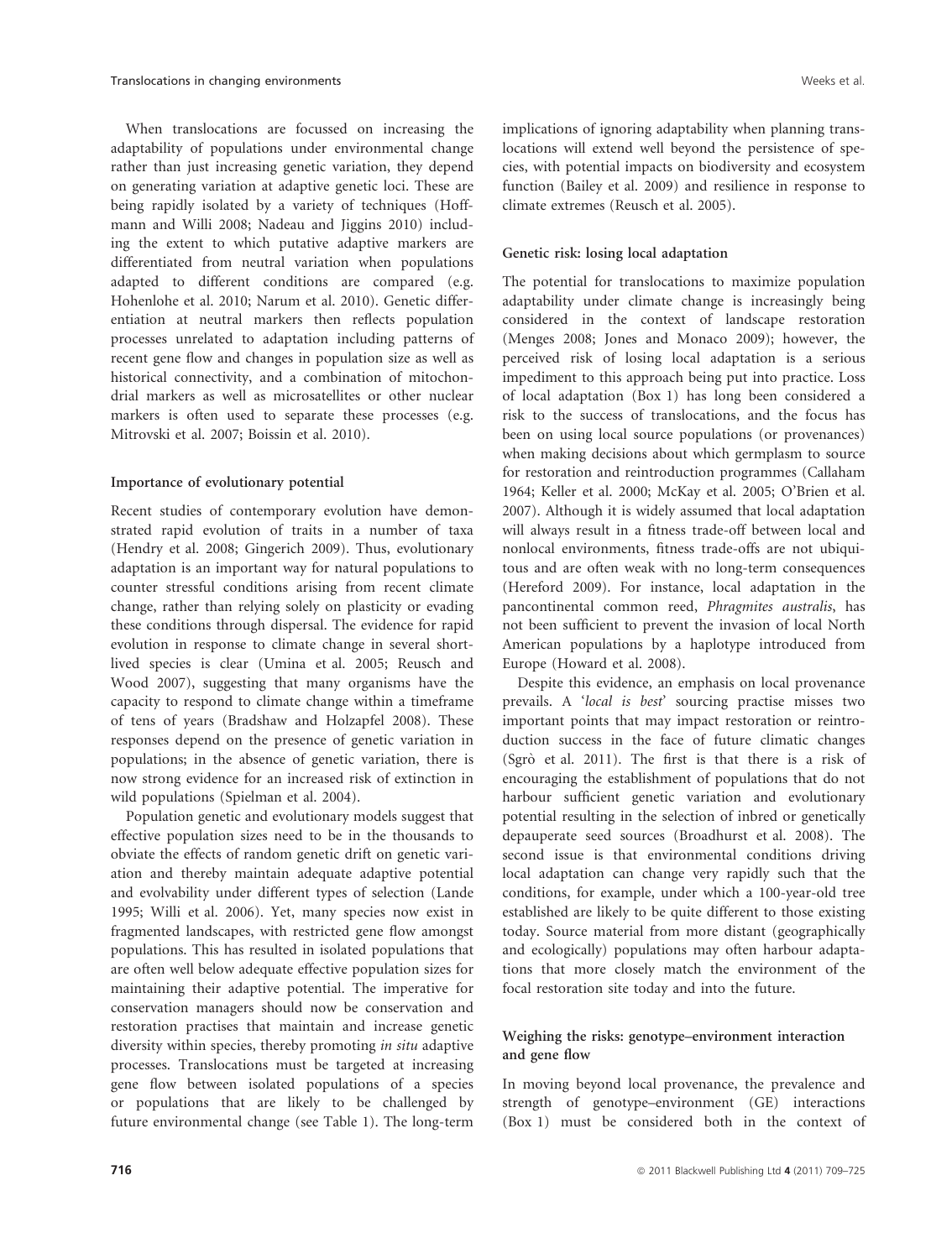current and predicted future climates. Sgrò et al. (2011) suggest natural gene flow dynamics that facilitate the redistribution of genetic variation within a species also need to be considered. Where GE interactions appear weak or have not been tested, it may be sensible to simulate leptokurtic gene flow dynamics, where most propagules disperse proximally, but with a significant proportion moving over longer distances (Byrne et al. 2007, 2008; Sgrò et al. 2011). Such a restoration practise would mix locally sourced material, taken from genetically healthy stock, with proximate and ecogeographically matched sources. In addition, a smaller proportion of material, depending on the natural gene flow dynamics of the focal species, should be sourced from much further afield to increase genetic variation and promote adaptation. This practise, defined as using a combination of source populations or 'composite provenancing' by Broadhurst et al. (2008), represents a cautionary strategy that might also be appropriate for species where GE interactions are strong but the predicted changes in climate are small or unknown.

Circumstances under which translocations might also be considered in the context of evolutionary resilience and climate change can involve situations where there is strong local adaptation (Sgrò et al. 2011). Moving individuals from warm-adapted populations to currently colder locations that are experiencing climatic warming may increase the probability of adaptation, and thus persistence and resilience of cold-adapted populations under a warming climate. Such translocations could be considered in recently fragmented landscapes where a species displays a wide altitudinal or latitudinal range and ecological risks are likely to be minimal (Hoegh-Guldberg et al. 2008; Lopez et al. 2009). The long-term aim of such translocations is to create populations that harbour the adaptive genetic diversity to enable ongoing adaptation to climate change and other environmental threats. This may be considered a management tool for species that are not currently threatened, but are likely to be so under a climate warming scenario (e.g. the platypus, Ornithorhynchus anatinus). Such intervention, while potentially controversial, may remove the need for ongoing intervention and management, though it can only reasonably be considered when predictions of environmental trajectories are clear.

#### Source provenances for new environments

Introductions of species into areas where they currently or historically have not existed are being considered a way of tackling climate change in restoration and revegetation programmes (Hoegh-Guldberg et al. 2008). A number of issues need to be considered to increase the likelihood of successful establishment; this depends on levels of genetic variability in source populations and the nature of environmental gradients along which populations are being introduced (Fig. 1). Where levels of genetic variation are high in source populations, and there is a clear environmental gradient such as associated

|                | Genetic diversity of<br>source population | Distribution of<br>source population                                              | Solution                                                                                                                                                               | <b>Schematic</b> |
|----------------|-------------------------------------------|-----------------------------------------------------------------------------------|------------------------------------------------------------------------------------------------------------------------------------------------------------------------|------------------|
| $\mathbf{1}$   | High                                      | Continuous                                                                        | Take from entire distribution,<br>or tip if this matches target<br>area ecologically                                                                                   |                  |
| $\overline{2}$ | High                                      | Fragmented along<br>cline                                                         | Take from fragment(s) that<br>matches target area<br>ecologically. This might be<br>closest population<br>(particularly in altitudinal<br>series)                      |                  |
| 3              | High or low                               | $2+$ populations $-$<br>large disjunction $-$<br>no population<br>adapted to site | Cross and pool (especially if<br>low)                                                                                                                                  | . H/I            |
| $\overline{4}$ | l ow                                      | Fragmented along<br>cline                                                         | Take from multiple<br>populations to augment<br>diversity and adaptation,<br>match ecologically if possible,<br>if altitudinal pool populations<br>at similar altitude |                  |

Figure 1 Genetic considerations in establishing populations outside the current or historical distribution of a species. Relevant scenarios depend particularly on whether levels of genetic variability in the populations are high or low, but also on the distribution of populations along the gradient.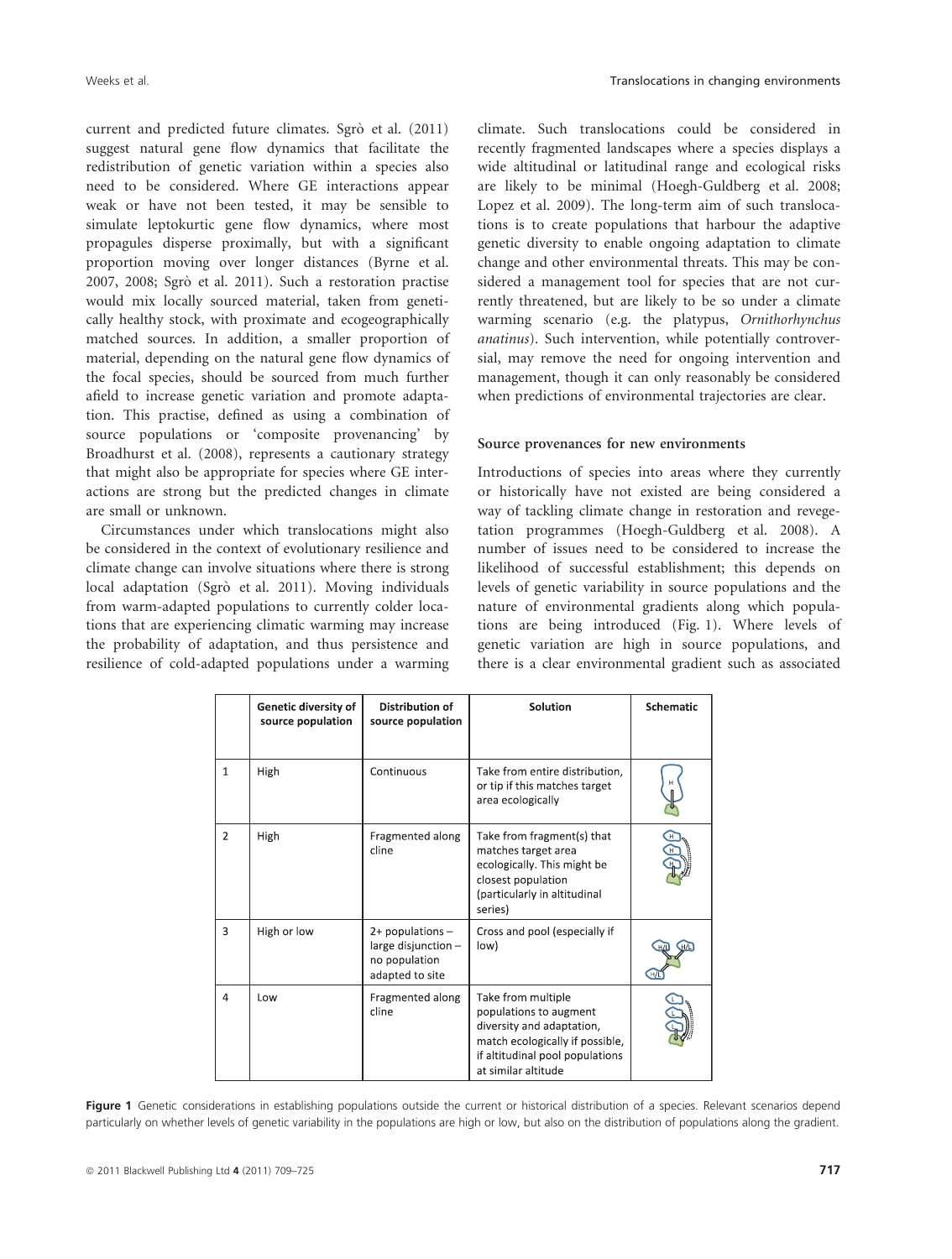with elevation or aridity, material could mostly be sourced from adjacent populations (Fig. 1, scenarios 1–4). The likelihood of suitable genetic source material could also be enhanced by composite provenancing (Broadhurst et al. 2008), sourcing some individuals from multiple populations to increase adaptive potential, as insurance for uncertainty in climate predictions. While invasive species are generally successful for a number of biological/ ecological reasons, they highlight the importance of climate- and habitat-matching for successful introductions (Lopez et al. 2010). By moving species into habitats that are likely in the future to match current climatic conditions, genotypes can potentially be matched to future climate and habitat predictions. Maximizing genetic diversity, mixing genotypes by composite provenancing and matching genotypes to future habitat/climate predictions (predictive provenancing; Atkins and Travis 2010) are all options that need to be considered in future introductions for restoration and revegetation.

The movement of species beyond their current range has also been suggested as an option for species at immediate risk of extinction (Hoegh-Guldberg et al. 2008) and has been undertaken as a last resort in some instances (Jamieson et al. 2006; Grueber and Jamieson 2008; Miskelly et al. 2009). Unfortunately, species at immediate risk of extinction are often already suffering from a genetic viewpoint (inbreeding depression, losses of genetic diversity, maladaptation etc), and these translocations are used to free them from immediate threats such as predation, disease and habitat loss. In these instances, genetic capture (Table 1) is the only available genetic translocation option, but unless effective population size can be increased dramatically, then genetic diversity will continue to decline. Consideration should be given to using introduction translocations and future climate/habitat matching for threatened species that are predicted to continue to decline under climate change scenarios. In these instances, genetic variation, genetic mixing and genotypematching may all be considered in introductions (Fig. 1). To increase genetic variation and take advantage of heterosis, it may be sensible to source material from multiple populations even when these are located along a gradient (Fig. 1, scenarios 5–9).

## Genetic risks: hybridization

Introductions into new environments carry the risk of increasing the chance of hybridization events between closely related species, particularly in plants. Interspecific hybridization is often thought of as being an evolutionary dead end with hybrids typically less fit than either parent (Mayr 1963). Similarly, intraspecific hybridization between two distantly related populations is also thought to be maladaptive [see 'outbreeding depression' above and in (Box 1)]. Furthermore, some have suggested that the effects of hybridization can be particularly deleterious when dealing with rare species with narrow distribution (Levin et al. 1996) and that in situations where there is weak premating isolation hybridization can cause extinction in just a few generations (Rieseberg 2006). Although interspecific hybridization between abundant alien and rare native species can threaten populations of the native species, such situations should be infrequent where proposed translocations or restoration is adequately planned and assessed and take into account common close relatives to any locally rare species where hybridization may occur and lead to species or genomic extinction.

Alternatively, there is much evidence that suggests adaptive radiations can be linked to hybridization events (Dowling and Secor 1997; Seehausen 2004; Stelkens et al. 2009; Arnold and Martin 2010) because they introduce novel genotypes upon which natural selection can act. For example, in the annual sunflower Heliathus, interspecific hybridization has led to the generation of new species that occupy new environments showing that hybridization has facilitated ecological novelty (Rieseberg et al. 2003). Although the risks of outbreeding depression are greater for interspecific hybrids (see above), it is worth noting that hybridization can increase the rate of adaptive evolution, particularly for making major ecological shifts (Rieseberg et al. 2003; Arnold and Martin 2010; Grant and Grant 2010), and could be considered in conservation and restoration efforts as a possible mitigation strategy against a changing environment where other options for maintaining adaptive potential are not available.

One obvious situation however in which intraspecific hybridization is to be avoided is when the species under consideration is made up of several chromosome races. In this case, mating between individuals sourced from populations with different ploidy levels will generally result in the production of progeny that are infertile because of meiotic irregularities resulting in the production of unbalanced gametes. Such an extreme case of hybrid dysgenesis is more likely in plants, where interfertile chromosome races are not uncommon. A good example of such a situation is in the Australian grassland herb Rutidosis leptorrhynchoides which exists as both diploid and tetraploid populations, the triploid progeny of which occur at low frequencies and have significantly reduced pollen fertility (Young and Murray 2000).

# A simple risk-assessment framework for translocations

Based on the different risks associated with translocations, we have developed a simple decision tree (Fig. 2) and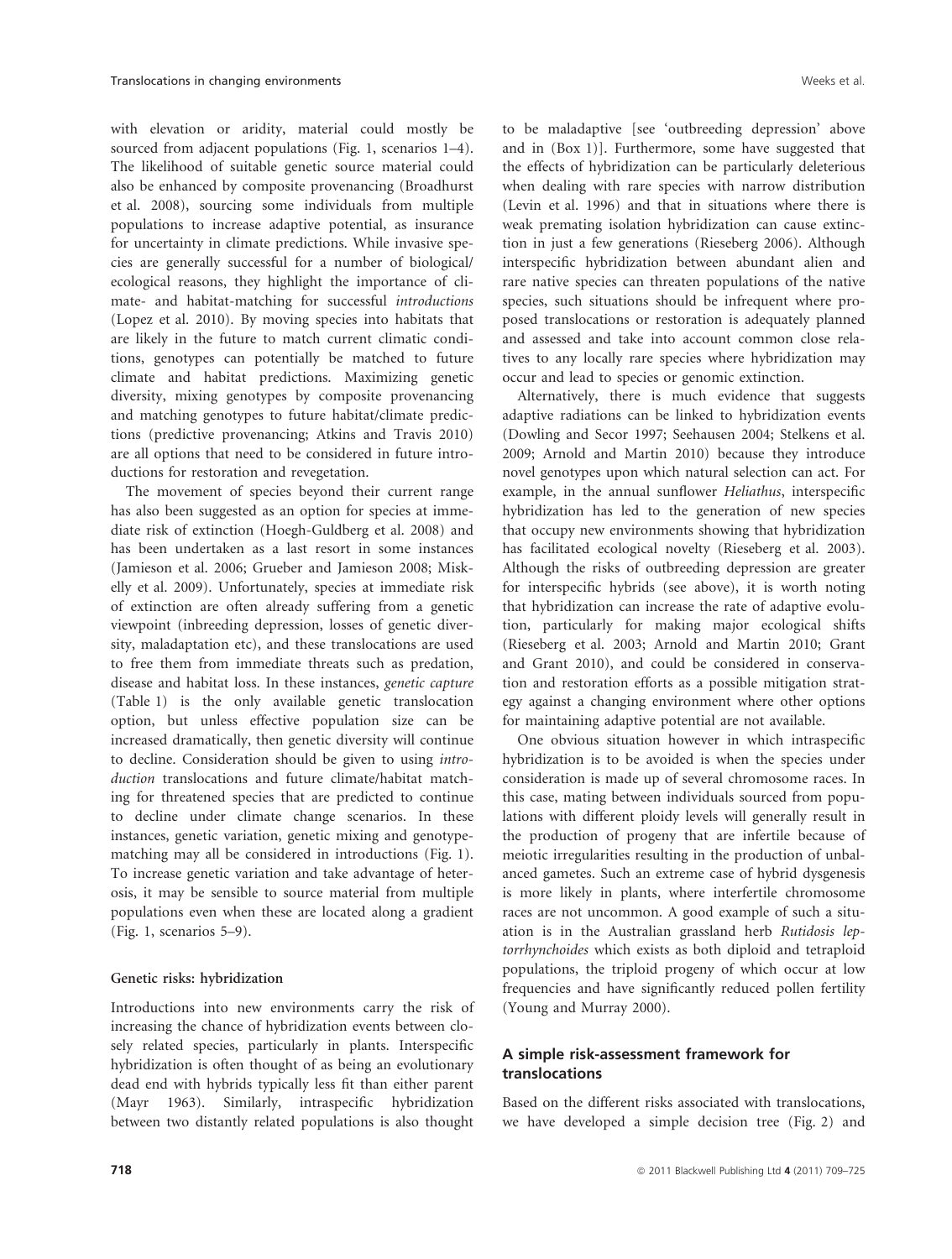

Figure 2 Simplified decision tree for determining whether to proceed or assess risk in translocation.

risk-assessment framework (Table 2) that provides a guide for managers considering translocations. That is, implementation of translocations within a risk management framework will enable the benefits of translocation to be realized while minimizing potential negative impacts. It also identifies those risks that can be mitigated via additional management decisions. Importantly, this risk management framework will guide decisions about translocations even in the absence of detailed information on the reproductive biology and genetics of the species concerned, a situation often faced by managers.

The first consideration in the decision tree (Fig. 2) is whether the translocation will occur inside (reintroduction or augmentation) or outside (introduction) the recent historical range of the species. Note that genetic data can contribute information about the history of genetic isolation among populations (e.g. indicate whether target and source populations for translocations have been connected recently in evolutionary time) as well as patterns of genetic divergence. Small populations in a fragmented landscape might show a high level of divergence even though they have not been isolated for a long time. In cases where divergence is low or isolation relatively recent, a translocation might then proceed without the need to consider the risk-assessment table (Table 2). However, a manager will often need to evaluate the risk of a conservation or restoration translocation (for instance, if there is genetic structure within a species or the possibility of interspecific hybridization). If so, the risks associated with either proceeding with a translocation or abandoning it must be weighed alongside any mitigation steps that can be undertaken to minimize risks (Table 2). Below we apply this risk-assessment framework to case studies from the literature. The case studies generally are in favour of translocations; however, there are examples in the literature where proceeding with a translocation would not be recommended (e.g. the infamous Capra ibex ibex where two closely

related species from different regions that were adapted to breed in different seasons were introduced into the former Czechoslovakia and subsequent hybrids failed because of timing of breeding; Hunter and Gibbs 2007; Frankham et al. 2011).

Note that understanding genetic structure and evolutionary relationships within a species is an important evaluation step for a translocation in a risk-assessment framework, especially for assessing gene flow and predicting outbreeding depression (Frankham et al. 2011). While Table 2 can be used to evaluate the risk of a translocation in its absence, it is highly recommended that genetic data be generated to help with the risk-assessment process. Genetic structure can be evaluated relatively easily, with either maternally inherited (mitochondrial or chloroplast DNA) or nuclear sequence/marker data in a relatively short timeframe (approximately 1–6 months, depending on method). If a translocation is undertaken, it is strongly advised that genetic data are also obtained to monitor the effectiveness of the translocation in achieving the goals. Effective monitoring is often lacking in translocations, yet is critical for understanding success and failure (Armstrong and Seddon 2008; Seddon 2010).

## Applying the risk-assessment framework to case studies

## Burramys parvus and the restoration of genetic diversity in the Mt Buller population

Burramys parvus, the mountain pygmy possum, is endemic to the alpine areas of Australia and restricted to three mountain ranges (the Mt Higginbotham-Loch/Bogong High Plains, Mt Kosciuszko and Mt Buller) and is considered critically endangered by the IUCN. The Mt Buller population has gone through a dramatic population crash in the last 15–20 years, and Mitrovski et al. (2008) subsequently documented one of the most rapid declines in genetic diversity for mammalian species ever recorded.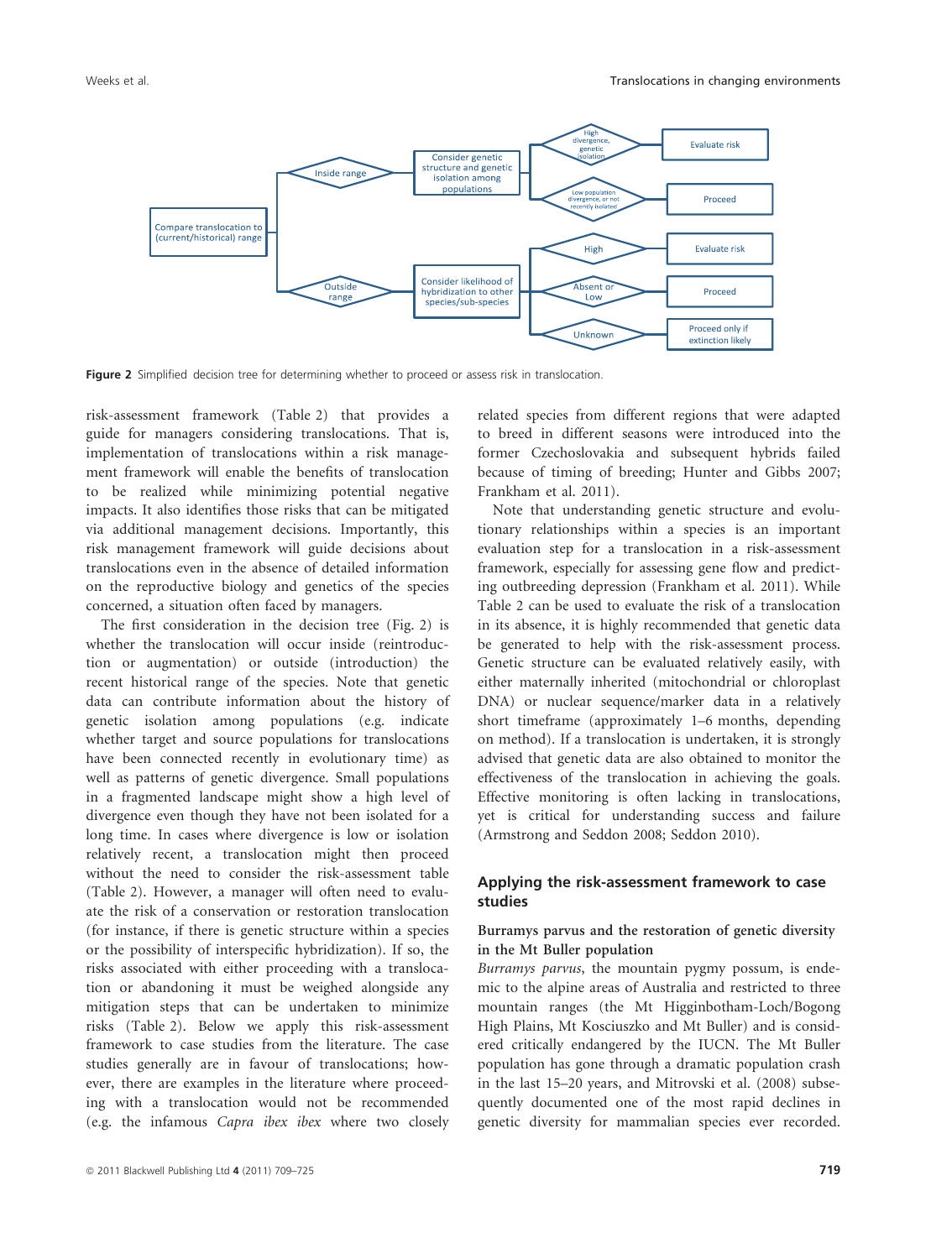Genetic diversity (as measured by heterozygosity and allelic diversity at microsatellite loci) on the Mt Buller population was reduced by over 65% between 1996 and 2006, and inbreeding was a significant issue (Mitrovski et al. 2008). The populations in the central (Mt Higginbotham-Loch/Bogong High Plains) and northern (Mt Kosciuszko) regions are genetically distinct from the southern (Mt Buller) population based on microsatellite and mtDNA (Mitrovski et al. 2007), but have maintained a significantly higher genetic diversity in the same period. It has been suggested that individuals from the central region should be translocated to the Mt Buller population to alleviate the effects of inbreeding and genetic load, restore genetic diversity and increase the adaptive potential and long-term persistence of this population (Mitrovski et al. 2008). Under the scheme proposed in Table 2, this would be an augmentation translocation with the aim of genetic rescue and genetic restoration.

Applying this situation to the decision tree (Fig. 2), the proposed translocation is inside the species current range, genetic structure is high between mountain ranges and populations (Mitrovski et al. 2007) and therefore the outcome is to 'evaluate risk' through Table 2. If we consider the outcome Translocation occurs first, there are four areas of risk to evaluate. (i) For risk of outbreeding depression, the consequence is reduced fitness and likelihood is moderate given that these populations have been evolving independently for approximately 20 000 years (Mitrovski et al. 2007). A mitigation strategy would be to evaluate preliminary crosses, either in the field or in captivity (see below). (ii) For risk of loss of local adaptation, the consequence is decreased fitness, likelihood is moderate (in the absence of direct knowledge) and a mitigation strategy would be to allow backcrossing to recipient population. (iii) For risk of replacement of recipient genetic background, the consequence is replacement of Mt Buller genome with Central genome, likelihood is low and mitigation would be to translocate only males and monitor the frequency of gene flow into the population via neutral markers (applying the genetic rescue translocation approach in Table 1). (iv) For risk of disease transmission, the consequence could be introduction of a disease that could cause extinction of the Mt Buller population, likelihood is minimal given that there are no known diseases present in populations of B. parvus, and a mitigation would be to vet check the animals (and quarantine if appropriate).

If the outcome of the decision tree is translocation abandoned, then the risks will all have similar consequences, with a continued loss of genetic variation, an increase in genetic load and relatedness amongst Mt Buller individuals, and a high extinction threat. Demographic stochasticity and an ecological catastrophe, given the current population size of approximately 30 individuals, are highly likely to cause extinction. The only mitigation strategy would be to undertake a captive breeding colony for short-term viability.

If we compare translocation occurs with translocation abandoned, then the recommendation under this riskassessment would be to proceed with repeated translocations with a number of mitigation steps added (above) and the improvement of habitat to sustain a larger population. The major mitigation strategy would be to evaluate any large negative effects of outbreeding depression either by limiting the introduction in the field to a defined area on Mt Buller and assessing the viability of hybrids or assessing this and sterility in captivity. It would be recommended that the guidelines for genetic rescue and genetic restoration are followed (Table 1).

## A population translocation of the vulnerable Acacia attenuata

Acacia attenuata is an endemic shrub species confined to south-eastern Queensland, Australia (Brownlie 2007). This species is listed as Vulnerable under the Environment Protection and Biodiversity Conservation Act Australia (Brownlie 2007) and is found in a highly fragmented distribution, particularly in the southern and central regions across its range of approximately 400 km between north Bundaberg and the Gold Coast in Queensland. Seedling recruitment in A. attenuata is disturbance dependent, with fire strongly associated with mass seedling recruitment. Inappropriate fire regimes can greatly affect the recruitment of seedlings, with some species of Acacia suffering population declines and even localized extinction due either to an increase in frequency of fire (high seedling mortality) or a decrease in fire frequency (resulting in very low recruitment levels). Combined with urbanization, fire regimes have likely led to the rapid decline and fragmentation of A. attenuata throughout its range. An urban development was planned within an area that contained one of the largest and most genetically diverse populations of A. attenuata, at the southern end of its distribution at Bundilla (Brownlie et al. 2009). A Compensatory Habitat Project was initiated that considered the genetic and ecological implications of the development and then proposed a translocation of mature plants to a nearby site that would capture the genetic diversity found within the Bundilla population. This would be defined as a reintroduction translocation with the aims of genetic capture of the existing source population.

Applying this situation to the decision tree (Fig. 2), the translocation is inside the species current/historical range, and therefore, we need to consider the genetic structure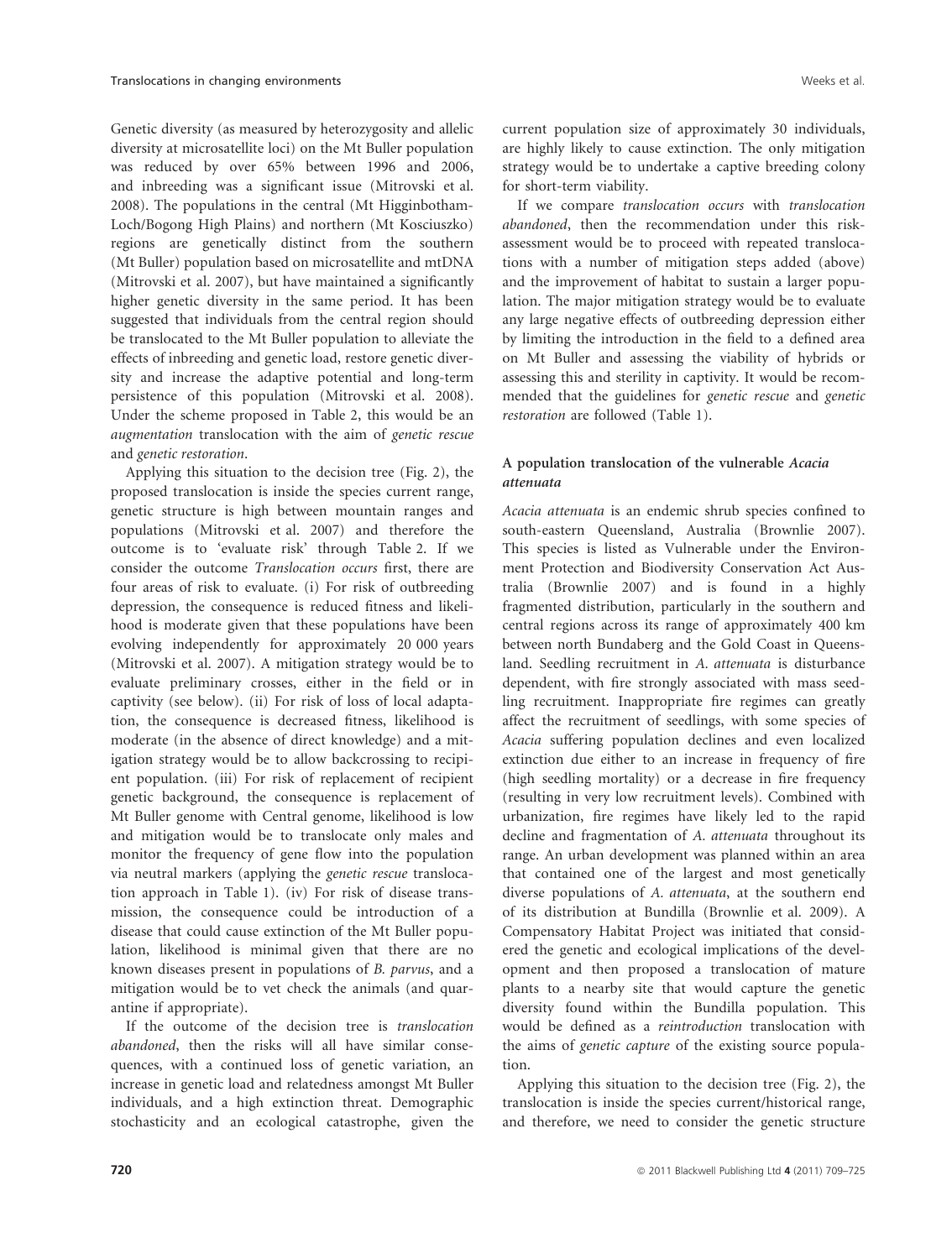of the species before deciding whether to undertake the translocation. Brownlie et al. (2009) have recently performed a population genetic study using allozymes of 14 populations throughout the distributional range of A. attenuata in Queensland. The data indicate deviations from Hardy–Weinberg equilibrium and high levels of inbreeding within populations, with some structuring amongst populations. However, this did not follow an isolation-by-distance pattern, and several subpopulations sampled around the Bundilla development site that border the proposed translocation site were not significantly different (suggesting that these may be remnants of a recently continuous population). Given that genetic structure is low in populations, and that there is no evidence of structure between the populations immediately around Bundilla and the proposed translocation site, then we would recommend proceeding with the translocation based on the decision tree (without a need to proceed to Table 2). It is recommended that the guidelines for genetic capture (Table 1) are followed for this translocation.

## Population augmentation of the grassland herb Rutidosis leptorrhynchoides

Rutidosis leptorrhynchoides (the Button Wrinklewort) is a self-incompatible grassland herb endemic to the temperate grasslands of southeastern Australia. The species is listed as Endangered under the Environmental Protection and Biodiversity Conservation Act Australia (Morgan 1995) and is now only found in 23 fragmented populations in two geographical groups one in eastern New South Wales and the Australian Capital Territory and the second in western Victoria (Young et al. 1999). Demographic analysis of populations has shown strong relationships between population size and seed set with small populations of <200 individuals (which make up approximately half of current populations) setting less than a third of the seed of those bigger than 1000 flowering plants (Morgan 1995; Young et al. 2000c). Analysis of pollinator limitation, inbreeding levels and genetic diversity at the self-incompatibility locus show this reduction in seed set to be directly because of loss of S alleles in these small populations leading to genetic mate limitation which reduces fertilization success (Young et al. 2000c; Young and Pickup 2010). Simulation modelling shows these small populations to exhibit significantly reduced population viability as measured by both population size and extinction probability (Young et al. 2000b). Interpopulation crossing studies have demonstrated that mate limitation can be eliminated and seed set restored in small populations by introducing new S alleles from other populations (Pickup and Young 2008). Based on this, augmentation of small populations with germplasm from larger populations has been listed as a management action in the R. leptorrhynchoides species Recovery Plan (NSW DEC 2010). This would require moving germplasm (plants, seed or pollen) between the disjunct northern and southern parts of the range as populations in the south are generally small.

Looking at this situation, it represents an example of genetic rescue (Table 1). Applying the decision tree (Fig. 2), the action would be moving plants within the current range and the issue then becomes is there ecologically important genetic structure among populations and across the range? Young et al. (1999) undertook an allozyme-based study of genetic structure in this species and demonstrated only modest genetic differentiation among populations in terms of neutral markers, even between the north and south of the range. However, these data did reveal evidence of polyploidy in some southern populations. The presence of autotetraploid populations was confirmed by Murray and Young (2001) using cytogenetic analysis of chromosome number and karyotype. These data showed that while northern populations are exclusively diploid  $(2n = 2x = 22)$ , southern populations were a mixture of both diploid and autotetraploid  $(2n = 4x = 44)$  populations, and that the two chromosome races are interfertile (Young et al. 2000c). Given such very strong genetic differentiation, that would have severe consequences for fitness if diploid and tetraploid populations were mixed, we would recommend that augmentation of small populations can only proceed once the cytogenetic make up of both target and source populations has been established. Once this is carried out, guidelines for genetic rescue (Table 1) should be followed.

#### Translocations outside historical range: introduction of the eastern barred bandicoot

There are few examples where translocations have been undertaken to move individuals outside their historical range for a genetic reason. One such introduction being considered is the translocation of Victorian eastern barred bandicoot, Perameles gunnii, to French Island (17 000 ha) in Victoria, Australia (Richard Hill, personal communication). This species, once widespread across western Victoria (Australia), is now extinct in the wild on mainland Australia and only persists as part of a captive breeding programme at Zoos Victoria (Winnard and Coulson 2008). However, 20 years of captive breeding has seen a continual decline in genetic diversity, with a loss of approximately 30–40% over this period (Weeks 2010). A subspecies is widespread in Tasmania (Australia), but also thought to be in decline. The Victorian and Tasmanian P. gunnii have likely been isolated for approximately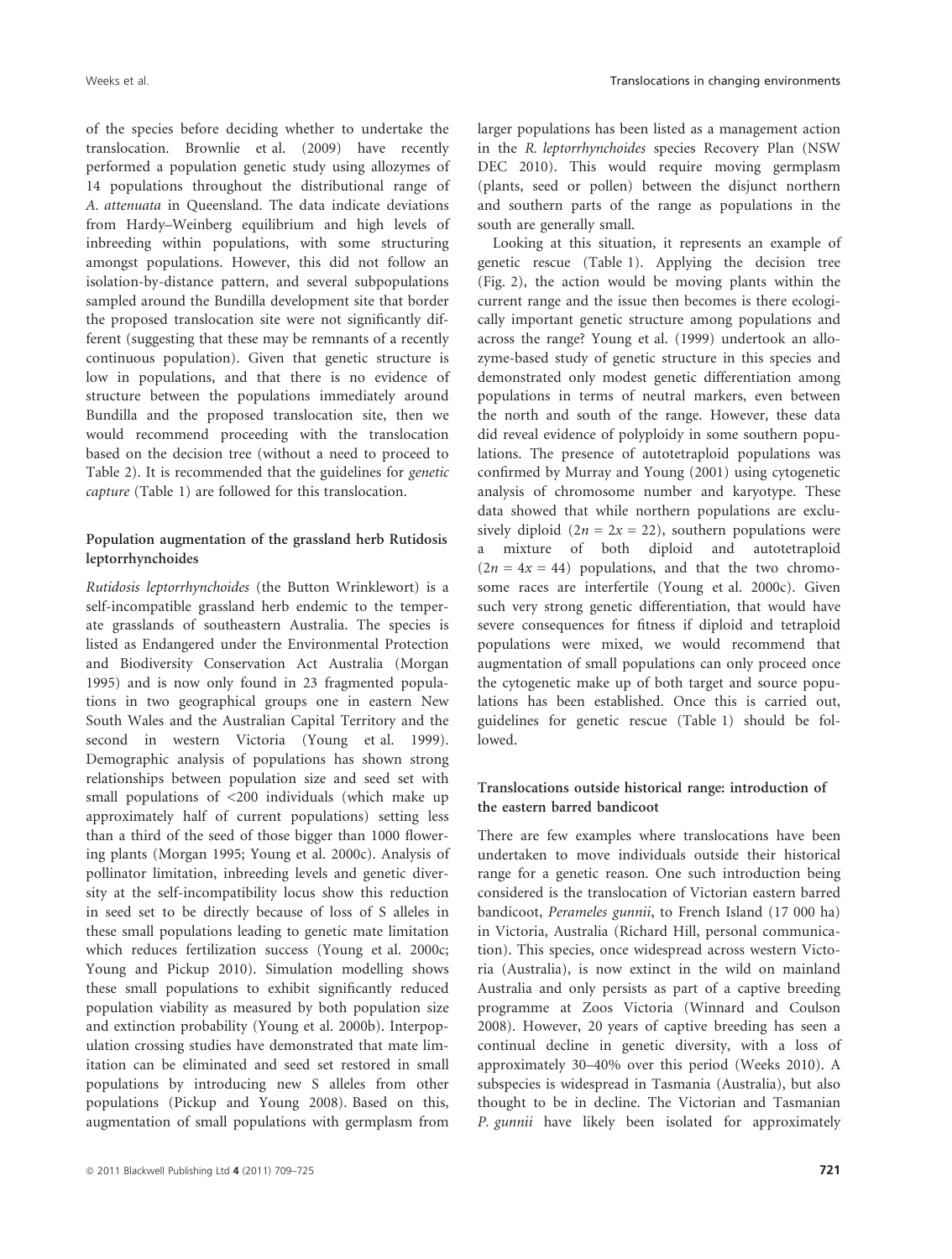10 000 years (Weeks 2010). Consideration is being given to crossing Victorian and Tasmanian P. gunnii to increase genetic diversity and introducing these hybrids to French Island, which sits outside its historical range, but importantly does not contain a key introduced predator, the red fox, Vulpes vulpes.

In this situation, the translocation is outside the current/historical range, there are no related species on the island, although the individuals translocated to the island are likely to be F1 hybrids between Victorian and Tasmanian P. gunnii. Weeks (2010) showed that there is quite high divergence at the nuclear level between these populations, and therefore, the outcome of the decision tree is to evaluate risk. In Table 2, if the translocation occurs, the greatest risk will be outbreeding depression between Tasmanian and Victorian P. gunnii. To mitigate this risk, careful evaluation of hybrid offspring and outbreeding depression is recommended in captivity. If the translocation is abandoned, continued loss of genetic diversity would occur in captivity, with extinction the likely longterm scenario. Therefore, we would recommend the translocation proceed, but only after outbreeding depression has been evaluated in captivity.

## **Conclusions**

Threats to species or population persistence from changing environments are increasing the need for translocations as conservation management actions to increase resilience and persistence in climate change adaptation programmes. Genetic issues are likely to be critical to the aims and success of many translocation programmes, and their importance is likely greater in the face of environmental change. To ensure long-term persistence of populations and species, programmes should focus more on increasing genetic adaptive potential as well as restoring genetic variability. Genetic targets must be established for all programmes, and the best ways of achieving these targets should be an integral part of any management plan. Translocations provide an insurance mechanism for populations to adapt to future conditions, but there are risks that need to be weighed carefully on a case-by-case basis. Evolutionary issues must be considered in translocation programmes even when data on genetic variation and adaptation are unavailable, but these data should be collected routinely in management programmes.

#### Acknowledgements

The authors thank the National Climate Change Adaptation Research Facility for providing funding for a workshop on 'genetic translocations and climate change', where the above ideas were synthesized and developed. ARW and AAH conducted this work while funded by the Australian Research Council via a Research Fellowship and Laureate Fellowship, respectively.

#### Literature cited

- Allendorf, F. W. 1983. Isolation, gene flow, and genetic differentiation among populations. In C. M. Schonewald-Cox, S. M. Chambers, B. MacBryde, and W. L. Thomas, eds. Genetics and Conservation: A Reference for Managing Wild Animal and Plant Populations, pp. 51–65. Menlo Park, California.
- Armstrong, D. P., and P. Seddon. 2008. Directions in reintroduction biology. Trends in Ecology & Evolution 23:20–25.
- Arnold, M. L., and N. Martin. 2010. Hybrid fitness across time and habitats. Trends in Ecology & Evolution 25:530–536.
- Atkins, K. E., and J. M. Travis. 2010. Local adaptation and the evolution of species' ranges under climate change. Journal of Theoretical Biology 266:449–457.
- Bailey, J., A. Hendry, M. Kinnison, D. Post, E. Palkovacs, F. Pelletier, L. Harmon et al. 2009. From genes to ecosystems: an emerging synthesis of eco-evolutionary dynamics. New Phytologist 184:743– 745.
- Binks, R. M. 2007. Rapid evolutionary responses in a translocated population of intertidal snail (Bembicium vittatum) utilise variation from different source populations. Conservation Genetics 8:1421–1429.
- Boissin, E., T. B. Hoareau, and P. Berrebi. 2010. Effects of current and historic habitat fragmentation on the genetic structure of the sand goby Pomatoschistus minutus (Osteichthys, Gobiidae). Biological Journal of the Linnean Society 102:175–198.
- Bradshaw, W. E., and C. M. Holzapfel. 2008. Genetic response to rapid climate change: it's seasonal timing that matters. Molecular Ecology 17:157–166.
- Broadhurst, L. M., A. Lowe, D. J. Coates, S. A. Cunningham, M. McDonald, P. A. Vesk, and C. Yates. 2008. Seed supply for broadscale restoration: maximising evolutionary potential. Evolutionary Applications 1:587–597.
- Brownlie, H. 2007. National Recovery Plan for Acacia attenuata. Department of the Environment and Water Resources, Canberra.
- Brownlie, H., J. Playford, H. Wallace, and A. Shapcott. 2009. Population ecology and genetics of the vulnerable Acacia attenuata (Mimosaceae) and their significance for its conservation, recovery and translocation. Australian Journal of Botany 57:675–687.
- Byers, D. L., and D. M. Waller. 1999. Do plant populations purge their genetic load? Effects of population size and mating history on inbreeding depression Annual Review of Ecology and Systematics 30:479–513.
- Byrne, M., C. P. Elliott, C. Yates, and D. J. Coates. 2007. Extensive pollen dispersal in a bird-pollinated shrub, Calothamnus quadrifidus, in a fragmented landscape. Molecular Ecology 16:1303–1314.
- Byrne, M., C. P. Elliott, C. Yates, and D. Coates. 2008. Extensive pollen dispersal in Eucalyptus wandoo, a dominant tree of the fragmented agricultural region in Western Australia. Conservation Genetics  $9.97 - 105$
- Callaham, R. 1964. Provenance research: Investigation of genetic diversity associated with geography. Unasylva 18:40–50.
- Carney, S., K. Gardner, and L. Rieseberg. 2000. Evolutionary changes over the fifty-year history of a hybrid population of sunflowers (Helianthus). Evolution 54:462–474.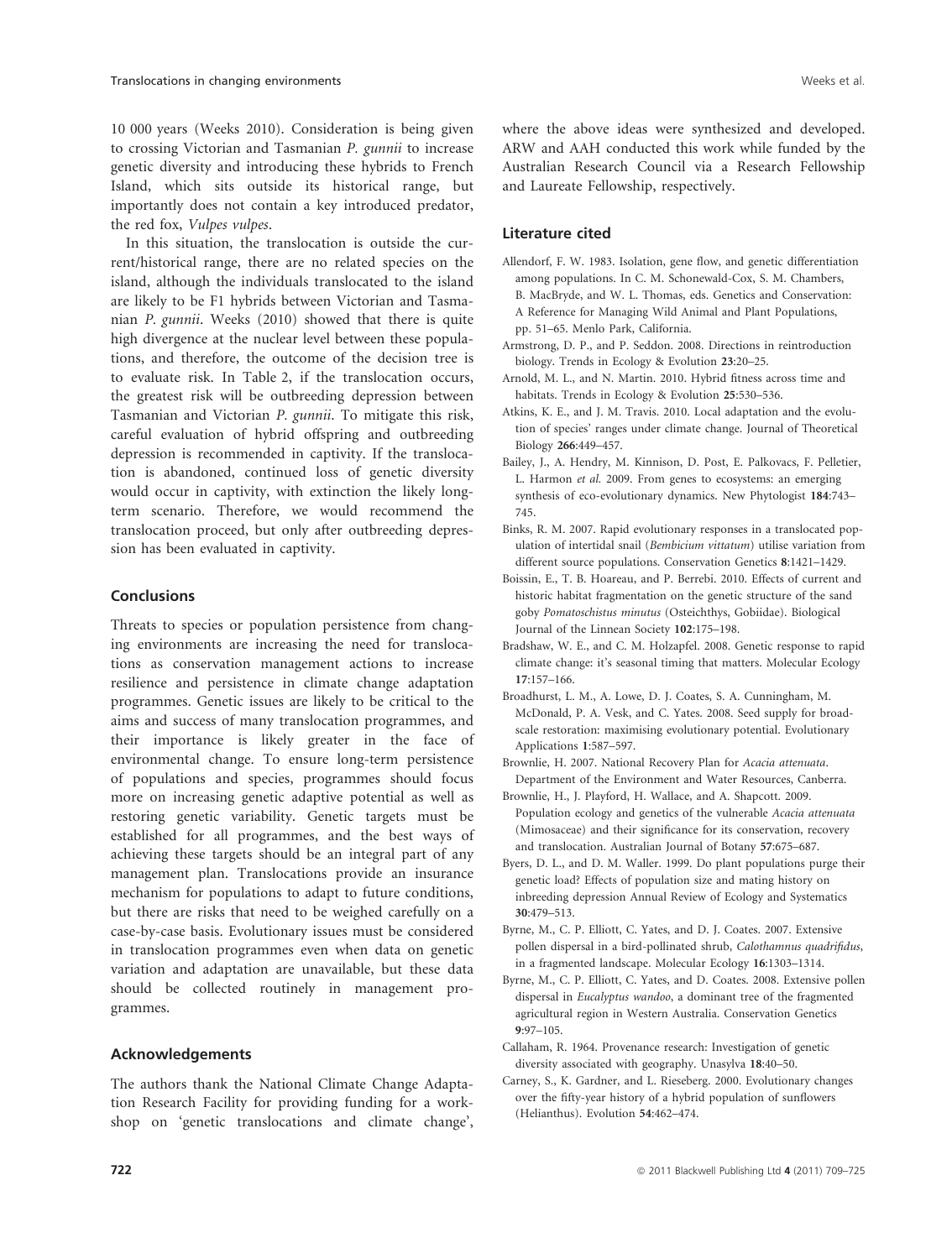Croxall, J. P., P. N. Trathan, and E. J. Murphy. 2002. Environmental change and Antarctic seabird populations. Science 297:1510–1514.

Cudmore, T. J., N. Bjorklund, A. L. Carroll, and B. S. Lindgren. 2010. Climate change and range expansion of an aggressive bark beetle: evidence of higher beetle reproduction in naive host tree populations. Journal of Applied Ecology 47:1036–1043.

Damschen, E., N. Haddad, J. Orrock, J. Tewksbury, and D. Levey. 2006. Corridors increase plant species richness at large scales. Science 313:1284–1286.

Dodd, C., and R. Seigel. 1991. Relocation, repatriation, and translocation of amphibians and reptiles: are they conservation strategies that work? Herpetologica 47:336–350.

Dowling, T. E., and C. L. Secor. 1997. The role of hybridization and introgression in the diversification of animals. Annual Reviews in Ecology and Systematics 28:593–619.

Edmands, S. 2007. Between a rock and a hard place: evaluating the relative risks of inbreeding and outbreeding for conservation and management. Molecular Ecology 16:463–475.

Edmands, S., H. V. Feaman, J. S. Harrison, and C. C. Timmerman. 2005. Genetic consequences of many generations of hybridization between divergent copepod populations. Journal of Heredity 96:114–123.

Erickson, D., and C. Fenster. 2006. Intraspecific hybridization and the recovery of fitness in the native legume Chamaecrista fasciculata. Evolution 60:225–233.

Fenster, C. B., and L. F. Galloway. 2000. Inbreeding and outbreeding depression in natural populations of Chamaecrista fasciculate (Fabaceae). Conservation Biology 14:1406–1412.

Field, D., A. Young, R. Whelan, and D. Ayre. 2008. Relative frequency of sympatric species influences interspecific hybrid production, seed production and seedling performance in the uncommon Eucalyptus aggregata. Journal of Ecology 96:1198–1210.

Fischer, J., and D. B. Lindenmayer. 2000. An assessment of the published results of animal relocations. Biological Conservation 96:1–11.

Frankel, O. 1974. Genetic conservation: our evolutionary responsibility. Genetics 78:53.

Frankel, O. H., and M. E. Soule. 1981. Conservation and Evolution. Cambridge University Press, Cambridge, UK.

Frankham, R. 2010. Challenges and opportunities of genetic approaches to biological conservation. Biological Conservation 143:1919–1927.

Frankham, R., J. D. Ballou, M. D. B. Eldridge, R. C. Lacy, K. Ralls, M. R. Dudash, and C. B. Fenster. 2011. Predicting the probability of outbreeding depression. Conservation Biology 25:465–475.

Franklin, I. R. 1980. Evolutionary change in small populations. In M. Soule, and B. Wilcox, eds. Conservation Biology: An Evolutionary-Ecological Perspective, pp. 135–149. Sinauer Associates Sunderland, MA.

Gaston, K. J. 2010. Valuing common species. Science 327:154–155.

Germano, J., and P. Bishop. 2009. Suitability of amphibians and reptiles for translocation. Conservation Biology 23:7–15.

Gingerich, P. D. 2009. Rate of evolution. Annual Review of Ecology, Evolution and Systematics 40:657–675.

Godefroid, S., C. Piazza, G. Rossi, S. Buord, A.-D. Stevens, R. Aguraiuja, C. Cowell et al. 2011. How successful are plant species reintroductions? Biological Conservation 144:672–682.

Grant, P. R., and B. R. Grant. 2010. Conspecific versus heterospecific gene exchange between populations of Darwin's finches. Philosophical Transactions of the Royal Society of London. Series B, Biological Sciences 365:1065–1076.

Griffith, B., J. Scott, J. Carpenter, and C. Reed. 1989. Translocation as a species conservation tool: status and strategy. Science 245:477–480.

Grueber, C. E., and I. G. Jamieson. 2008. Quantifying and managing the loss of genetic variation in a free-ranging population of takahe through the use of pedigrees. Conservation Genetics 9:645–651.

Hedrick, P. W. 1995. Gene flow and genetic restoration: the Florida panther as a case study. Conservation Biology 5:996–1007.

Hedrick, P. W., and R. Fredrickson. 2010. Genetic rescue guidelines with examples from Mexican wolves and Florida panthers. Conservation Genetics 11:615–626.

Hendry, A. P., T. J. Farrugia, and M. T. Kinnison. 2008. Human influences on rates of phenotypic change in wild animal populations. Molecular Ecology 17:20–29.

Hereford, J. 2009. A quantiative survey of local adaptation and fitness trade-offs. American Naturalist 173:579–588.

Hoegh-Guldberg, O., L. Hughes, S. McIntyre, D. B. Lindenmayer, C. Parmesan, H. P. Possingham, and C. D. Thomas. 2008. Assisted colonization and rapid climate change. Science 321:345–346.

Hoffmann, A. A., and Y. Willi. 2008. Detecting genetic responses to environmental change. Nature Reviews Genetics 9:421–432.

Hohenlohe, P. A., S. Bassham, P. D. Etter, N. Stiffler, E. A. Johnson, and W. A. Cresko. 2010. Population genomics of parallel adaptation in threespine stickleback using sequenced RAD tags. PLOS Genetics 6:e10000862.

Holmes, G. D., E. A. James, and A. Hoffmann. 2008. Limitations to reproductive output and genetic rescue in populations of the rare shrub Grevillea repens (Proteaceae). Annals of Botany 102: 1031–1041.

Howard, R. J., S. E. Travis, and B. Sikes. 2008. Rapid growth of a Eurasian haplotype of Phragmites australis in a restored brackish marsh in Louisiana, USA. Biological Invasions 10:369–379.

Hufford, K., and S. Mazer. 2003. Plant ecotypes: genetic differentiation in the age of ecological restoration. Trends in Ecology & Evolution 18:147–155.

Hunter, M. L. 2007. Climate change and moving species: Furthering the debate on assisted colonization. Conservation Biology 21:1356– 1358.

Hunter, M. L., and J. P. Gibbs. 2007. Fundamentals of Conservation Biology, 3rd edn, pp. 97–98. Blackwell Publishing, Malden, MA, USA.

IUCN. 1987. IUCN position statement on translocation of living organisms: introductions, re-introductions and re-stocking.

Jamieson, I., G. Wallis, and J. Briske. 2006. Inbreeding and endangered species management: is New Zealand out of step with the rest of the world? Conservation Biology 20:38–47.

Jones, T. A., and T. A. Monaco. 2009. A role for assisted evolution in designing native plant materials for domesticated landscapes. Front. Ecol. Environ. 7:541–547.

Keller, M., J. Kollman, and P. Edwards. 2000. Genetic introgression from distant provenances reduces fitness in local weed populations. Journal of Applied Ecology 37:647–659.

Lande, R. 1995. Mutation and conservation. Conservation Biology 9:782–791.

Levin, D. A., J. Francisco-Ortega, and R. K. Jansen. 1996. Hybridization and the extinction of rare plant species. Conservation Biology  $10:10-16$ 

Lopez, S., F. Rousset, F. Shaw, R. Shaw, and O. Ronce. 2009. Joint effects of inbreeding and local adaptation on the evolution of genetic load after fragmentation. Conservation Biology 23:1618– 1627.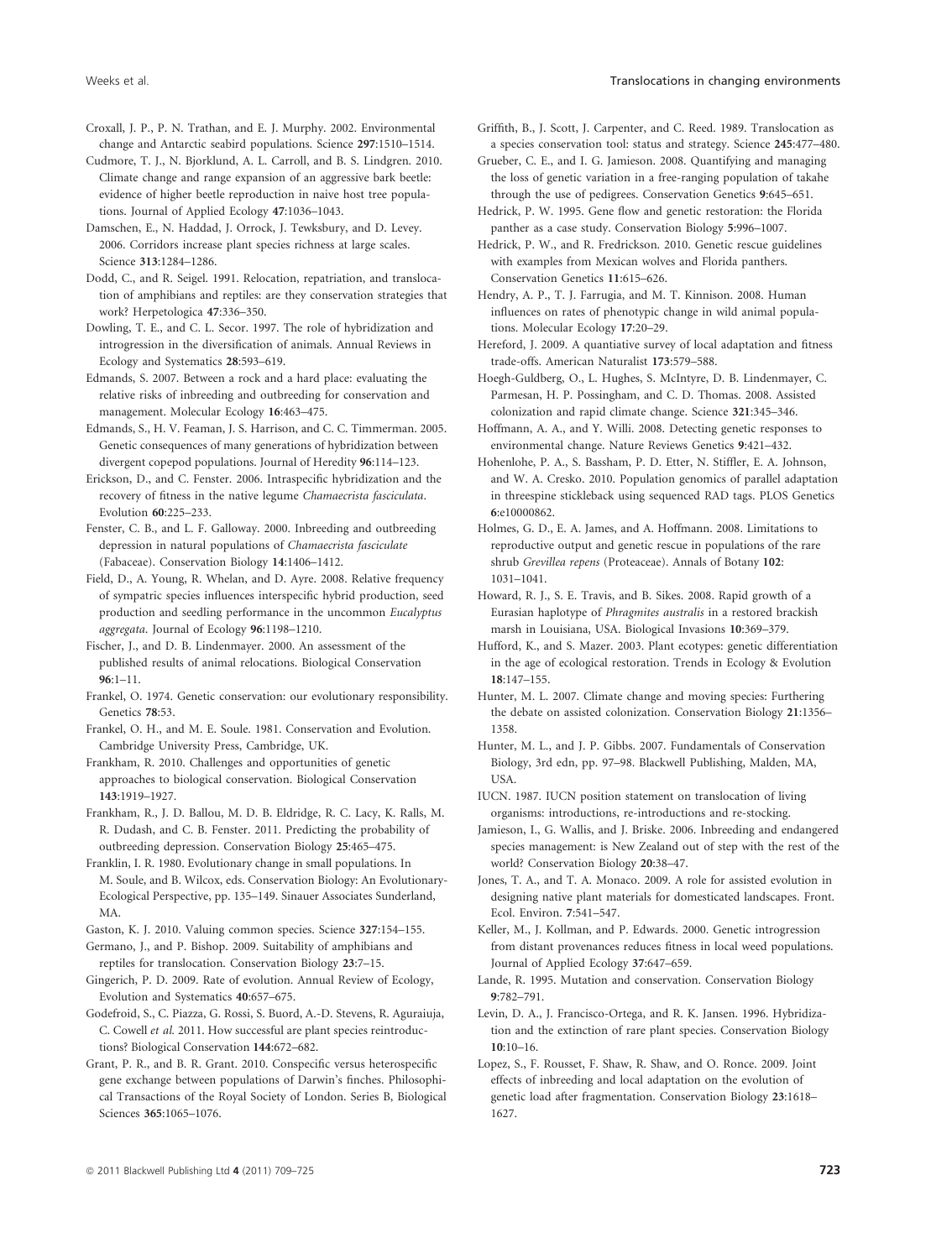Lopez, B. C., J. Pino, and A. Lopez. 2010. Explaining the successful introduction of the alpine marmot in the Pyrenees. Biological Invasions 12:3205–3217.

Marshall, T. C., and J. A. Spalton. 2000. Simultaneous inbreeding and outbreeding depression in reintroduced Arabian oryx. Animal Conservation 3:241–248.

Mayr, E. 1963. Animal Species and Evolution. Belknap Press, Harvard.

McClelland, E., and K. Naish. 2007. What is the fitness outcome of crossing unrelated fish populations? A meta-analysis and an evaluation of future research directions. Conservation Genetics 8:397– 416.

McKay, J., C. Christian, S. Harrison, and K. Rice. 2005. ''How local is local?'' – a review of practical and conceptual issues in the genetics of restoration. Restoration Ecology 13:432–440.

McLachlan, J. S., J. J. Hellmann, and M. W. Schwartz. 2007. A framework for debate of assisted migration in an era of climate change. Conservation Biology 21:297–302.

Menges, E. S. 2008. Restoration demography and genetics of plants: when is a translocation successful? Australian Journal of Botany 56:187–196.

Mills, L. S., and F. W. Allendorf. 1996. The one-migrant-pergeneration rule in conservation and management. Conservation Biology 10:1509–1518.

Miskelly, C., G. Taylor, H. Gummer, and R. Williams. 2009. Translocations of eight species of burrow-nesting seabirds (genera Pterodromoa, Pelecanoides, Pachyptila and Puffinus: Family Procellariidae). Biological Conservation 142:1965–1980.

Mitrovski, P., D. A. Heinze, L. Broome, A. A. Hoffmann, and A. R. Weeks. 2007. High levels of variation despite genetic fragmentation in populations of the endangered mountain pygmy-possum, Burramys parvus, in alpine Australia. Molecular Ecology 16:75–87.

Mitrovski, P., A. A. Hoffmann, D. A. Heinze, and A. R. Weeks. 2008. Rapid loss of genetic variation in an endangered possum. Biology Letters 4:134–138.

Morgan, J. W. 1995. Ecological studies of the endangered Rutidosis leptorrhynchoides. I. Seed production, soil seed bank dynamics, population density and their effect on recruitment. Australian Journal of Botany 43:1–11.

Moritz, C. 1999. Conservation units and translocations: strategies for conserving evolutionary processes. Hereditas 130:217–228.

Mueller, J. M., and J. J. Hellmann. 2008. An assessment of invasion risk from assisted migration. Conservation Biology 22:562– 567.

Murray, B. G., and A. G. Young. 2001. High cytogenetic variation in the endangered daisy Rutidosis leptorrhynchoides. Annals of Botany 87:83–90.

Nadeau, N. J., and C. D. Jiggins. 2010. A golden age for evolutionary genetics? Genomic studies of adaptation in natural populations. Trends in Genetics 26:484–492.

Narum, S. R., N. R. Campbell, C. C. Kozkay, and K. A. Meyer. 2010. Adaptation of redband trout in desert and montane environments. Molecular Ecology 19:4622–4637.

O'Brien, E., R. Mazanec, and S. Krauss. 2007. Provenance variation of ecologically important traits of forest trees: implications for restoration. Journal of Applied Ecology 44:583–593.

Palmer, M., and S. Filoso. 2009. Restoration of ecosystem services for environmental markets. Science 325:575–576.

Parmesan, C. 2006. Ecological and evolutionary responses to recent climate change. Annual Reviews in Ecology, Evolution and Systematics 37:637–669.

- Pavlik, B. 1996. Defining and measuring success. In D. Falk, C. Millar, and M. Olwell, eds. Restoring Diversity: Strategies for the Reintroduction of Endangered Plants, pp. 127–155. Island Press, Washington.
- Peer, K., and M. Taborsky. 2005. Outbreeding depression, but no inbreeding depression in haplodiploid ambrosia beetles with regular sibling mating. Evolution 59:317–323.

Pickup, M., and A. G. Young. 2008. Population size, self-incompatibility and genetic rescue in diploid and tetraploid races of Rutidosis leptorrhynchoides. Heredity 100:268–274.

Potts, B. et al. 2003. Turner Review No. 6 Genetic pollution of native eucalypt gene pools-identifying the risks. Australian Journal of Botany 51:1.

Reusch, T., and T. Wood. 2007. Molecular ecology of global change. Molecular ecology 16:3973–3992.

Reusch, T. B., A. Ehlers, A. Hammerli, and B. Worm. 2005. Ecosystem recovery after climatic extremes enhanced by genotypic diversity. Proceedings of the National Academy of Sciences, USA 102:2826– 2831.

Ricciardi, A., and D. Simberloff. 2009. Assisted colonization is not a viable conservation strategy. Trends in Ecology & Evolution 24:248– 253.

Rice, K. J., and N. C. Emery. 2003. Managing microevolution: restoration in the face of global change. Frontiers in Ecology and the Environment 1:469–478.

Richardson, D. M., J. J. Hellmann, J. S. McLachlan, D. F. Sax, M. W. Schwartz, P. Gonzalez, E. J. Brennan et al. 2009. Multidimensional evaluation of managed relocation. Proceedings of the National Academy of Sciences, USA 106:9721–9724.

Rieseberg, L. H. 2006. Hybridization and the conservation of plants. In F. W. Allendorf, and G. Luikart, eds. Conservation and Genetics of Populations, pp. 446, Blackwell Malden, MA, USA.

Rieseberg, L. H., O. Raymond, D. M. Rosenthal, Z. Lai, K. Livingstone, T. Nakazato, J. L. Durphy et al. 2003. Major ecological transitions in wild sunflowers facilitated by hybridization. Science 301:1211– 1216.

Ruiz-Jaén, M., and T. Aide. 2005. Restoration success: how is it being measured? Restoration Ecology 13:569–577.

Saltonstall, K. 2002. Cryptic invasion by a non-native genotype of the common reed, Phragmites australis, into North America. Proceedings of the National Academy of Sciences, USA 99:2445–2449.

Seddon, P. J. 2010. From reintroduction to assisted colonization: moving along the conservation translocation spectrum. Restoration Ecology 18:796–802.

Seehausen, O. 2004. Hybridization and adaptive radiation. Trends in Ecology and Evolution 19:198–207.

SER. 2004. The SER Primer on Ecological Restoration, Version 2. Society for Ecological Restoration Science and Policy Working Group, Tucson, Arizona. www.ser.org.

Sgrò, C.M., A.J. Lowe, and A.A. Hoffmann. 2011. Building evolutionary resilience for conserving biodiversity under climate change. Evolutionary Applications 4:326–337.

Spielman, D., B. W. Brook, and R. Frankham. 2004. Most species are not driven to extinction before genetic factors impact them. Proceedings of the National Academy of Sciences, USA 101:15261– 15264.

Stelkens, R. B., C. Schmid, O. Selz, and O. Seehausen. 2009. Phenotypic novelty in experimental hybrids is predicted by the genetic distance between species of cichlid fish. BMC Evolutionary Biology 9:283.